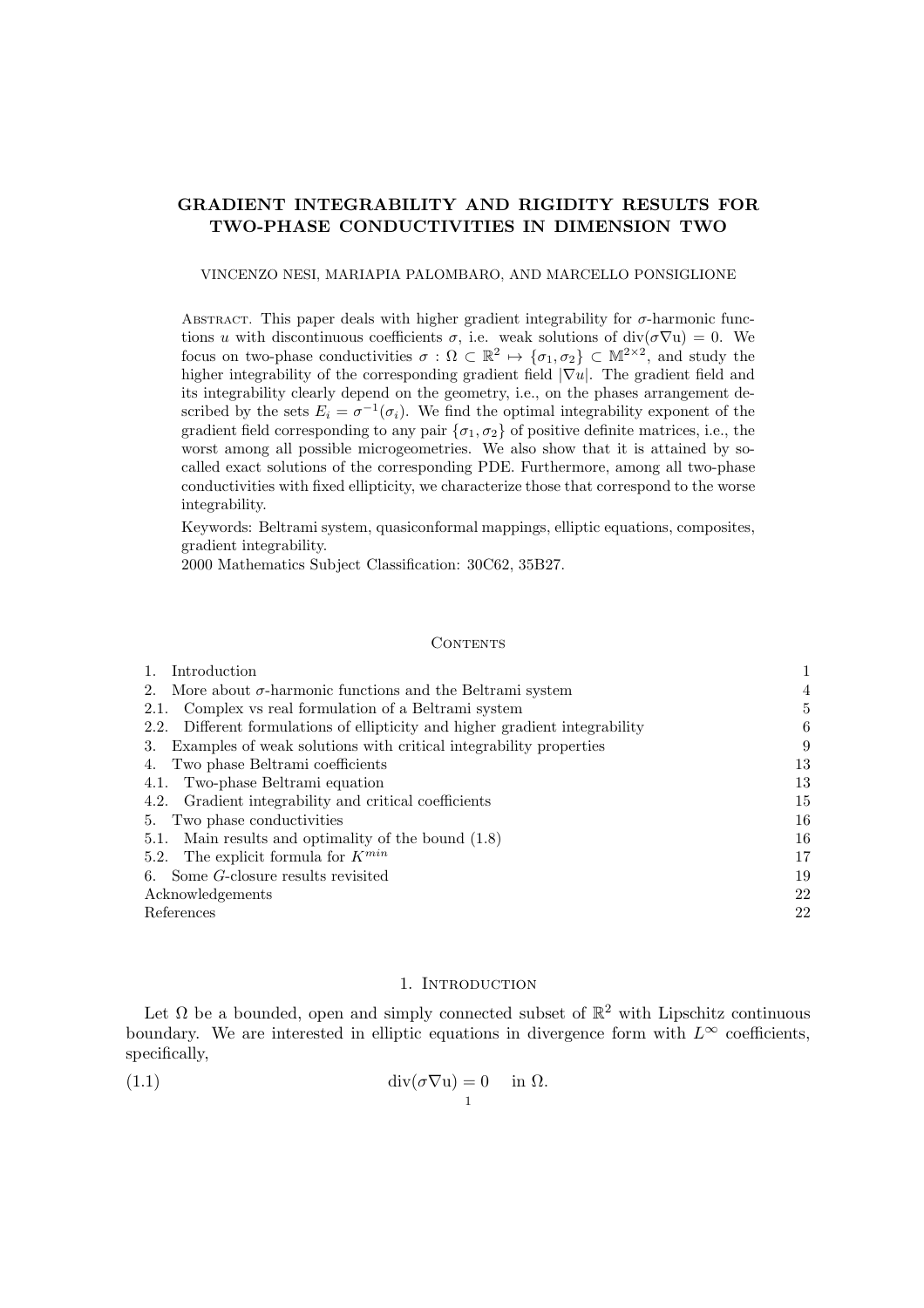Here  $\sigma$  is a matrix valued coefficient, referred to as *conductivity*, and any weak solution  $u \in H^1_{loc}(\Omega)$  to the equation is called a  $\sigma$ -harmonic function. The case of discontinuous conductivities  $\sigma$  is particularly relevant in the context of non homogeneous and composite materials. With this motivation, we only assume ellipticity. Denote by  $\mathbb{M}^{2\times 2}$  the space of real  $2 \times 2$  matrices and by  $\mathbb{M}^{2 \times 2}_{sym}$  the subspace of symmetric matrices.

**Definition 1.1.** Let  $\lambda \in (0,1]$ . We say that  $\sigma \in L^{\infty}(\Omega; \mathbb{M}^{2 \times 2})$  belongs to the class  $\mathcal{M}(\lambda, \Omega)$ *if it satisfies the following uniform bounds*

- $\sigma \xi \cdot \xi \geq \lambda |\xi|^2$ (1.2)  $\sigma\xi \cdot \xi \ge \lambda |\xi|^2$  *for every*  $\xi \in \mathbb{R}^2$  *and for a.e.*  $x \in \Omega$ ,
- $\sigma^{-1}\xi \cdot \xi \geq \lambda |\xi|^2$ (1.3)  $\sigma^{-1}\xi \cdot \xi \ge \lambda |\xi|^2$  *for every*  $\xi \in \mathbb{R}^2$  *and for a.e.*  $x \in \Omega$ ,

Moreover, we denote by  $\mathcal{M}_{sym}(\lambda, \Omega)$  the set  $\mathbb{M}^{2 \times 2}_{sym} \cap \mathcal{M}(\lambda, \Omega)$ .

The reader may wonder why to use the notion of ellipticity given in Definition 1.1. For an explanation related to its relationship with  $H$ -convergence we refer the reader to [2].

It is well known that the gradient of  $\sigma$ -harmonic functions locally belongs to some  $L^p$ with  $p > 2$ . The main goal of this paper is to explore this issue, focusing on two-phase conductivities  $\sigma : \Omega \mapsto {\sigma_1, \sigma_2} \subset \mathcal{M}$ . We will review known results and prove some new one.

Any  $\sigma$ -harmonic function u can be seen as the real part of a complex map  $f : \Omega \mapsto \mathbb{C}$  which is a H<sup>1</sup> loc solution to the *Beltrami equation*

(1.4) 
$$
f_{\bar{z}} = \mu f_z + \nu \overline{f_z}, \quad \text{in } \Omega,
$$

where the so called complex dilatations  $\mu$  and  $\nu$ , both belonging to  $L^{\infty}(\Omega,\mathbb{C})$ , are given by

(1.5) 
$$
\mu = \frac{\sigma_{22} - \sigma_{11} - i(\sigma_{12} + \sigma_{21})}{1 + \text{tr}\,\sigma + \text{det}\,\sigma}, \quad \nu = \frac{1 - \text{det}\,\sigma + i(\sigma_{12} - \sigma_{21})}{1 + \text{tr}\,\sigma + \text{det}\,\sigma},
$$

and satisfy the ellipticity condition

$$
||\mu| + |\nu|||_{L^{\infty}} < 1.
$$

Let us recall that weak solutions to  $(1.4)$  are called quasiregular mappings. They are called quasiconformal if, in addition, they are injective. The ellipticity (1.6) can be expressed by

(1.7) 
$$
\| |\mu| + |\nu| \|_{L^{\infty}} \leq \frac{K - 1}{K + 1},
$$

for some  $K > 1$ . The corresponding solutions to (1.4) are called K-quasiregular, and Kquasiconformal if, in addition, they are injective. In 1994, K. Astala [3] proved one of the most important pending conjectures in the field, namely that planar  $K$ - quasiregular mappings have Jacobian determinant in  $L_{weak}^{K/(K-1)}$ . Astala's work represented a benchmark for the issue of determining the optimal integrability exponent which was previously studied in the work of Bojarski [7] and N. Meyers [13].

Summarizing, to any given  $\sigma \in \mathcal{M}(\lambda, \Omega)$  one can associate a corresponding pair of complex dilations via (1.5) and therefore, via the Beltrami equation (1.4) a quasiregular mapping. Therefore, given  $\lambda \in [0, 1)$  and given  $\sigma \in \mathcal{M}(\lambda, \Omega)$  one can find  $K = K(\sigma)$  by using (1.5) and (1.7) in such a way that the  $\sigma$ -harmonic function u, solution to (1.1) is the real part of a Kquasiregular mapping. The Astala regularity results in this context reads as  $|\nabla u| \in L_{weak}^{p_K}(\Omega)$ , where  $p_K := \frac{2K}{K-1}$ .

A more refined issue is to determine weighted estimates for the Jacobian determinant of a quasiconformal mapping. A first result in this direction was given in [6]. A much finer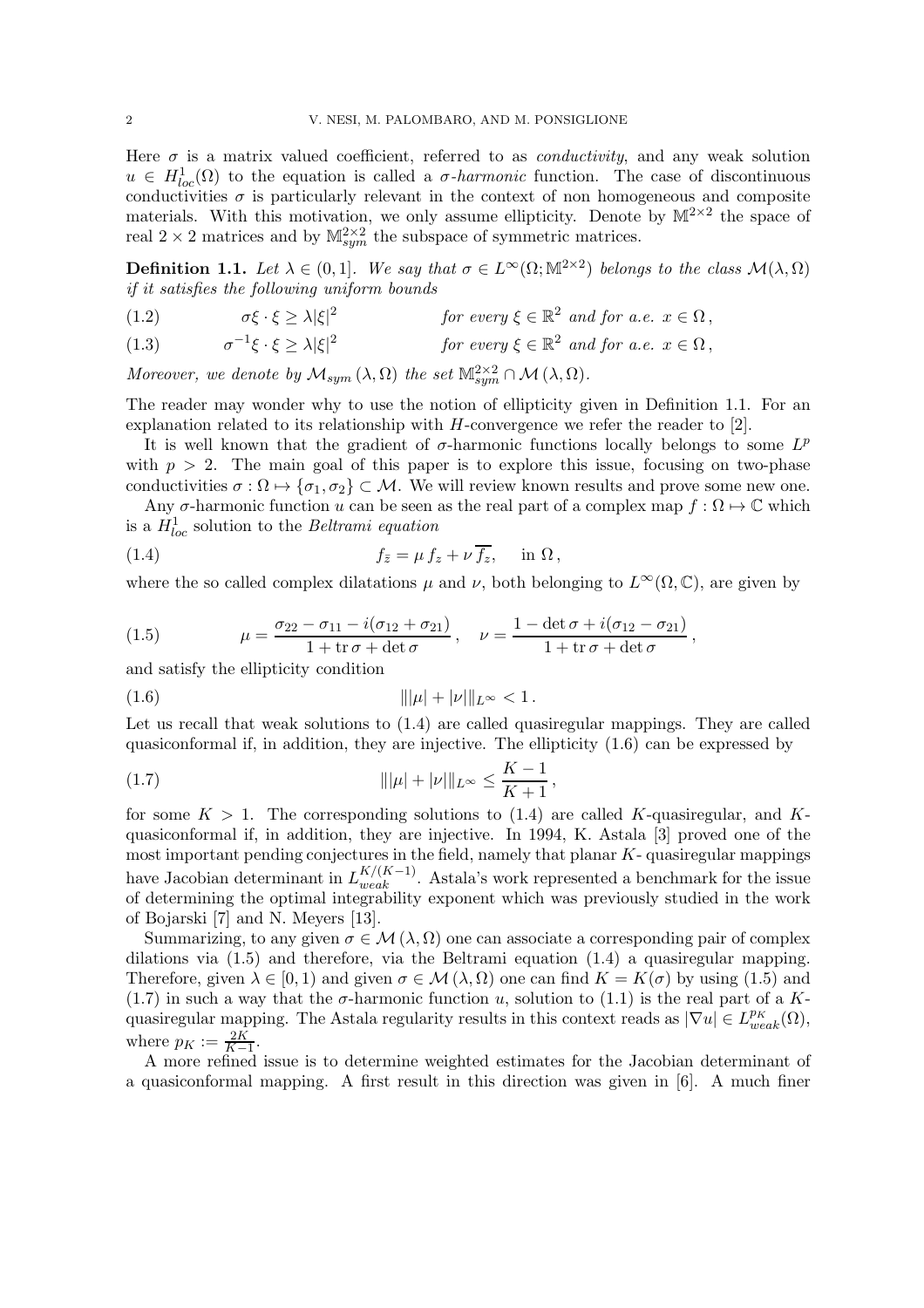recent result, is given in [4], see formula (1.6). Throughout the present paper we focus on the simpler framework of  $L^p$  spaces.

The first question is to determine the best possible (i.e. the minimal) constant  $K(\sigma)$  such that if u is  $\sigma$ -harmonic with  $\sigma \in \mathcal{M}(\lambda, \Omega)$ , then u is the real part of a  $K(\sigma)$ -quasiregular mapping. Astala writes in his celebrated paper that his result implies sharp exponents of integrability for the gradient of solutions of planar elliptic pdes of the form  $(1.1)$ , and he says: "note that the dilation of  $f$  and so necessarily the optimal integrability exponent depends in a complicated manner on all the entries of the matrix  $\sigma$  rather than just on its ellipticity". Alessandrini and Nesi [2], in the process of proving the G-stability of Beltrami equations, made a progress which can be found in their Proposition 1.8. Let us rephrase it here. See also [1] for the estimate (1.9).

**Proposition 1.2.** *Let*  $\lambda \in (0,1]$ *. Then* 

(1.8) 
$$
K_{\lambda} := \sup_{\sigma \in \mathcal{M}(\lambda,\Omega)} K(\sigma) = \frac{1 + \sqrt{1 - \lambda^2}}{\lambda},
$$

(1.9) 
$$
K_{\lambda}^{sym} := \sup_{\sigma \in \mathcal{M}_{sym}(\lambda,\Omega)} K(\sigma) = \frac{1}{\lambda}.
$$

In Section 2.2 we give a simpler and more geometrical proof of Proposition 1.2 based on the real formulation of the Beltrami equation (see Propositions 2.2 and 2.3). In [2], pp. 63, the authors noticed that, the supremum in (1.8) is attained on specific non symmetric matrices. As a straightforward corollary, in [2] the authors write the version of Astala's theorem which is adequate for matrices belonging to  $\mathcal{M}(\lambda, \Omega)$  that we recall here in an informal way. Any σ-harmonic function with  $\sigma \in \mathcal{M}(\lambda, \Omega)$  satisfies the property  $|\nabla u| \in L_{weak}^{p_{K_{\lambda}}}$ , where  $K_{\lambda}$  is given by (1.8) and  $p_{K_{\lambda}} := \frac{2K_{\lambda}}{K_{\lambda} - \lambda}$  $\frac{2K_{\lambda}-1}{K_{\lambda}-1}$ . This has to be compared with the version that holds true assuming a priori that  $\sigma \in \widehat{\mathcal{M}}_{sym}(\lambda, \Omega)$ . In that case  $K_{\lambda}$  can be replaced by  $K_{\lambda}^{sym}$  $\lambda^{\text{sym}}$  defined in (1.9). Optimality in the latter case was proved by Leonetti and Nesi [12] which began their work using the bound (1.9) which had been already observed in Alessandrini and Magnanini [1]. Optimality means that there exists  $\sigma \in M_{sym}(\lambda, \Omega)$  for which the estimate  $|\nabla u| \in L_{weak}^{p_{K_{\lambda}}}$ is sharp.

Later there has been a number of increasingly refined results showing optimality of Astala's theorem for a different class of symmetric matrices  $\sigma$ . Specifically Faraco [8] treats the case of two isotropic materials, i.e. when  $\sigma$  takes values only in the set of two matrices of the form  $\{KI, \frac{1}{K}I\}$ , with I the identity matrix, which was originally conjectured to be optimal for the exponent  $\frac{2K}{K-1}$  by Milton [15]. In a further advance a more refined version was given in [5], where the authors proved optimality in the stronger sense of exact solutions.

However the original question implicitly raised by Astala was apparently forgotten. In this paper we go back to that and we prove optimality for a generic two-phase matrix field  $\sigma \in \mathcal{M}(\lambda, \Omega)$ . To describe our approach let us first recall that when  $\sigma$  is smooth, the corresponding  $\sigma$ -harmonic function is necessarily smooth and hence with bounded gradient. So the issue of higher exponent of integrability is really related to discontinuous coefficients. The simplest class of examples is when one has a conductivity taking only two values. We therefore ask the following questions. Given two positive definite matrices,  $\sigma_1$  and  $\sigma_2$ , consider the class of matrices  $\sigma \in \mathcal{M}(\lambda, \Omega)$  of the special form  $\sigma(x) = \sigma_1 \chi_{E_1} + \sigma_2 \chi_{E_2}$ , where  $\{E_1, E_2\}$ is a measurable partition of  $\Omega$  and  $\chi_{E_i}$  denotes the characteristic function of the set  $E_i$ . In the jargon of composite materials this is called a two-phase composite. What is the best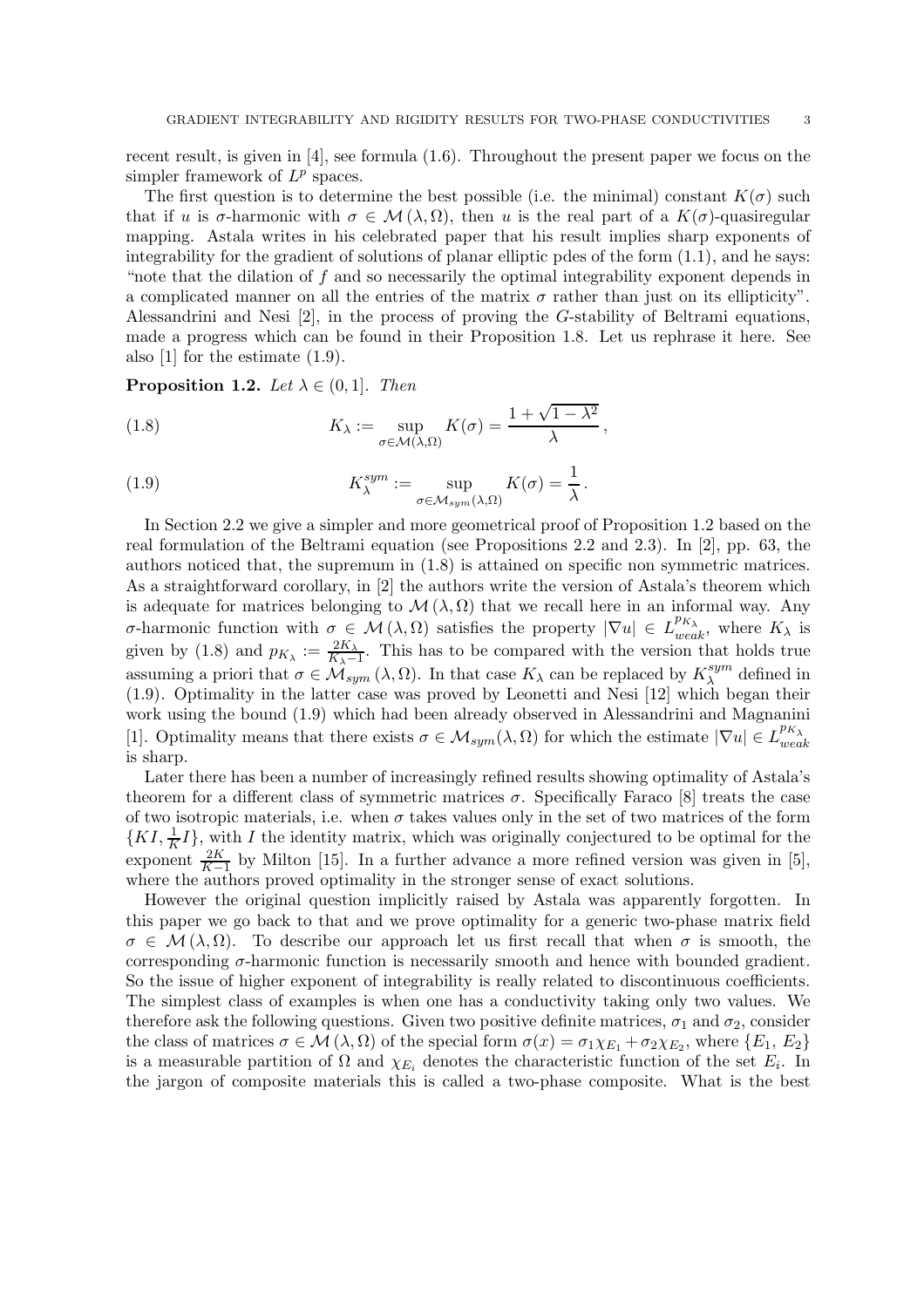possible information one can extrapolate from Astala's Theorem? As already explained, to the ellipticity  $\lambda$  of  $\sigma$  there corresponds a suitable constant  $K(\sigma)$  in the Beltrami equation. We are naturally led to the following related question: given  $\mu, \nu \in L^{\infty}(\Omega; \mathbb{C})$  satisfying (1.7) with  $K(\mu, \nu) > 1$ , is it possible to transform  $\mu$  and  $\nu$ , by a suitable change of variables, specifically, by affine transformations, in order to decrease  $K$  and thus gain a better integrability for the solution of the transformed Beltrami equation? The key observation here is that the summability of solutions of the Beltrami equation is invariant under such transformations, while  $K(\mu, \nu)$  is not. It is then well defined the minimal Beltrami constant  $K^{min}$  attainable under such transformations. In Proposition 5.4 we find an explicit formula for such  $K^{min}$ in terms of all the entries of  $\sigma_1$  and  $\sigma_2$ . Moreover,  $K^{min}$  gives a sharp measure of the integrability properties of solutions to (1.1). This is stated in Theorem 5.1, which, for the reader's convenience, we reformulate here in a more informal way.

**Theorem 1.3.** *i)* Let  $\sigma \in \mathcal{M}(\lambda, \Omega)$  with  $\sigma \in {\sigma_1, \sigma_2}$ . Every  $\sigma$ -harmonic function u satisfies  $\nabla u \in L_{loc}^p(\Omega)$  *for every*  $p \in [2, p_{K^{min}})$ *. ii) There exist*  $\sigma \in \mathcal{M}(\lambda, \Omega)$  *with*  $\sigma \in {\sigma_1, \sigma_2}$  *and a* σ-harmonic function with affine boundary conditions such that, for every ball  $B \subset \Omega$ 

(1.10) 
$$
\int_B |\nabla u|^{p_{Kmin}} dx = \infty.
$$

A key step to prove Theorem 1.3 is to prove the optimality of Astala's Theorem for a new class of symmetric conductivities, specifically, for matrices of the form

(1.11) 
$$
\sigma = \chi_{E_1} \text{diag}(S_1, \lambda^{-1}) + \chi_{E_2} \text{diag}(S_2, \lambda), \text{ with } \lambda \leq S_1, S_2 \leq \lambda^{-1},
$$

thus generalizing the isotropic case  $S_1 = \lambda^{-1}$ ,  $S_2 = \lambda$ , considered in [5] and [3].

As a corollary of Theorem 1.3, we prove that the bound (1.8) for non symmetric matrices too is optimal. Indeed, there exists  $\sigma \in \mathcal{M}(\lambda, \Omega)$  of the form

(1.12) 
$$
\sigma = \chi_{E_1}\begin{pmatrix} a & b \\ -b & a \end{pmatrix} + \chi_{E_2}\begin{pmatrix} a & -b \\ b & a \end{pmatrix}, \text{ with } a = \lambda, b = \pm \sqrt{1 - \lambda^2}
$$

and a  $\sigma$ -harmonic function u such that the bound  $\nabla u \in L_{weak}^{p_{K_{\lambda}}}$  is sharp (see Theorem 5.2).

Finally, a natural question, both in the symmetric and in the non symmetric case, is wether there are other two-phase critical coefficients, that is to say, two-phase coefficients  $\sigma$  for which the bounds in Proposition 1.2 are attained and optimal in the sense of (1.10). In Theorem 5.3 we give a complete answer to this question, characterizing all the critical conductivities with fixed ellipticity. In the symmetric case, the critical conductivities are given (up to rotations) exactly by those in  $(1.11)$  (for suitable partitions  $E_1, E_2$ ). In the non symmetric case, the only critical conductivities are as in (1.12).

We remark that one can find optimal microgeometries for  $\sigma$ 's which are not two-phase. The simplest example is given by a "polycrystal" like in the first example given in Leonetti and Nesi [12]. In that case  $\sigma$  is symmetric, the eigenvalues are  $\lambda$  and  $\lambda^{-1}$  but the eigenvectors change from point to point.

# 2. MORE ABOUT  $\sigma$ -HARMONIC FUNCTIONS AND THE BELTRAMI SYSTEM

In the present section we review some well-known connections between  $\sigma$ -harmonic functions and the Beltrami system which we use in the rest of the paper. We refer the interested reader to [2] for a more detailed presentation of the argument.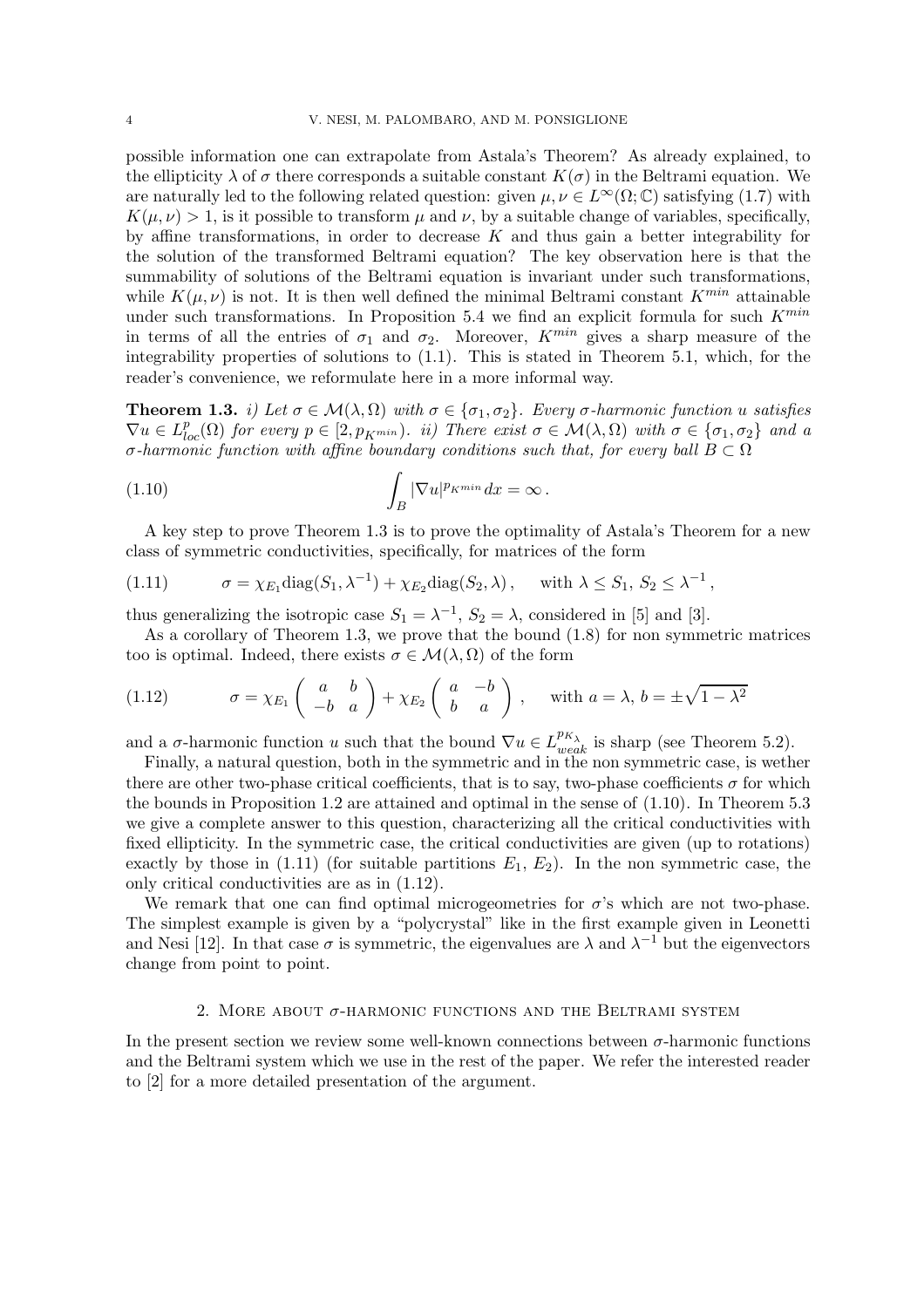2.1. Complex vs real formulation of a Beltrami system. Consider the Beltrami equation (1.4). It can be rewritten in the equivalent form

$$
(2.1) \tDftHDf = G det Df,
$$

where G and H are real matrix fields depending on  $\mu$  and  $\nu$ . Specifically,

(2.2) 
$$
G = \frac{1}{d} \begin{pmatrix} |1 + \mu|^2 - |\nu|^2 & 2\Im(\mu) \\ 2\Im(\mu) & |1 - \mu|^2 - |\nu|^2 \end{pmatrix},
$$

$$
H = \frac{1}{d} \begin{pmatrix} |1 - \nu|^2 - |\mu|^2 & -2\Im(\nu) \\ -2\Im(\nu) & |1 + \nu|^2 - |\mu|^2 \end{pmatrix},
$$

where

$$
d = \sqrt{(1 - (|\nu| - |\mu|)^2)(1 - (|\nu| + |\mu|)^2)}.
$$

We will refer to  $(1.4)$  as well as to  $(2.1)$  as the Beltrami system. Let  $SL(2)$  be the subset of  $\mathbb{M}^{2\times 2}$  of the invertible matrices with determinant one, and let  $SL_{sym}(2) = \mathbb{M}^{2\times 2}_{sym} \cap SL(2)$ . Notice that G and H belong to  $SL_{sym}(2)$  and they are positive definite. In fact injective solutions to (2.1) have a very neat geometrical interpretation. They are mapping  $f : \Omega \to \Omega'$ which are conformal, i.e., they preserves angles, provided one uses the right scalar products, namely the one induced by G in  $\Omega$  and H in  $\Omega'$ . This interpretation has many consequences. We will get back to this point later in the paper. Inversion of the above formulas yields

$$
\mu = \frac{G_{11} - G_{22} + 2iG_{12}}{G_{11} + G_{22} + H_{11} + H_{22}}, \quad \nu = \frac{H_{22} - H_{11} - 2iH_{12}}{G_{11} + G_{22} + H_{11} + H_{22}}
$$

By combining (2.2) and (1.5) we obtain a formula for G and H as functions of  $\sigma$ , (2.3)

$$
G(\sigma) = \frac{1}{\sqrt{\det \sigma^S}} \begin{pmatrix} \sigma_{22} & -\frac{\sigma_{12} + \sigma_{21}}{2} \\ -\frac{\sigma_{12} + \sigma_{21}}{2} & \sigma_{11} \end{pmatrix}, H(\sigma) = \frac{1}{\sqrt{\det \sigma^S}} \begin{pmatrix} \det \sigma & \frac{-\sigma_{12} + \sigma_{21}}{2} \\ -\frac{\sigma_{12} + \sigma_{21}}{2} & 1 \end{pmatrix},
$$

where  $\sigma^S = \frac{\sigma + \sigma^T}{2}$  $\frac{6}{2}$ . Inversion of  $(2.3)$  gives

(2.4) 
$$
\sigma = \frac{1}{H_{22}} \left( G^{-1} + H_{12} J \right)
$$

where

$$
(2.5) \t\t J = \begin{pmatrix} 0 & -1 \\ 1 & 0 \end{pmatrix}.
$$

Moreover, we can express  $\sigma$  as a function of  $\mu$ ,  $\nu$  inverting the algebraic system (1.5),

(2.6) 
$$
\sigma = \begin{pmatrix} \frac{|1-\mu|^2 - |\nu|^2}{|1+\nu|^2 - |\mu|^2} & \frac{2\Im(\nu-\mu)}{|1+\nu|^2 - |\mu|^2} \\ \frac{-2\Im(\nu+\mu)}{|1+\nu|^2 - |\mu|^2} & \frac{|1+\mu|^2 - |\nu|^2}{|1+\nu|^2 - |\mu|^2} \end{pmatrix}.
$$

Let us clarify the relationship between the Beltrami equation and  $\sigma$ -harmonic maps. Given positive definite matrices G and H in  $L^{\infty}(\Omega; SL_{sym}(2))$ , let  $f = (u, v)$  be solution to (2.1). Then, the function u is  $\sigma$ -harmonic, with  $\sigma$  defined by (2.4). Conversely, given  $\sigma$  satisfying the ellipticity conditions (1.2)-(1.3) and given a  $\sigma$ -harmonic function u, the map  $f := (u, v)$ solves  $(2.1)$ , where G and H are defined by  $(2.3)$ , v is such that

$$
(2.7) \t\t J^T \nabla v = \sigma \nabla u,
$$

.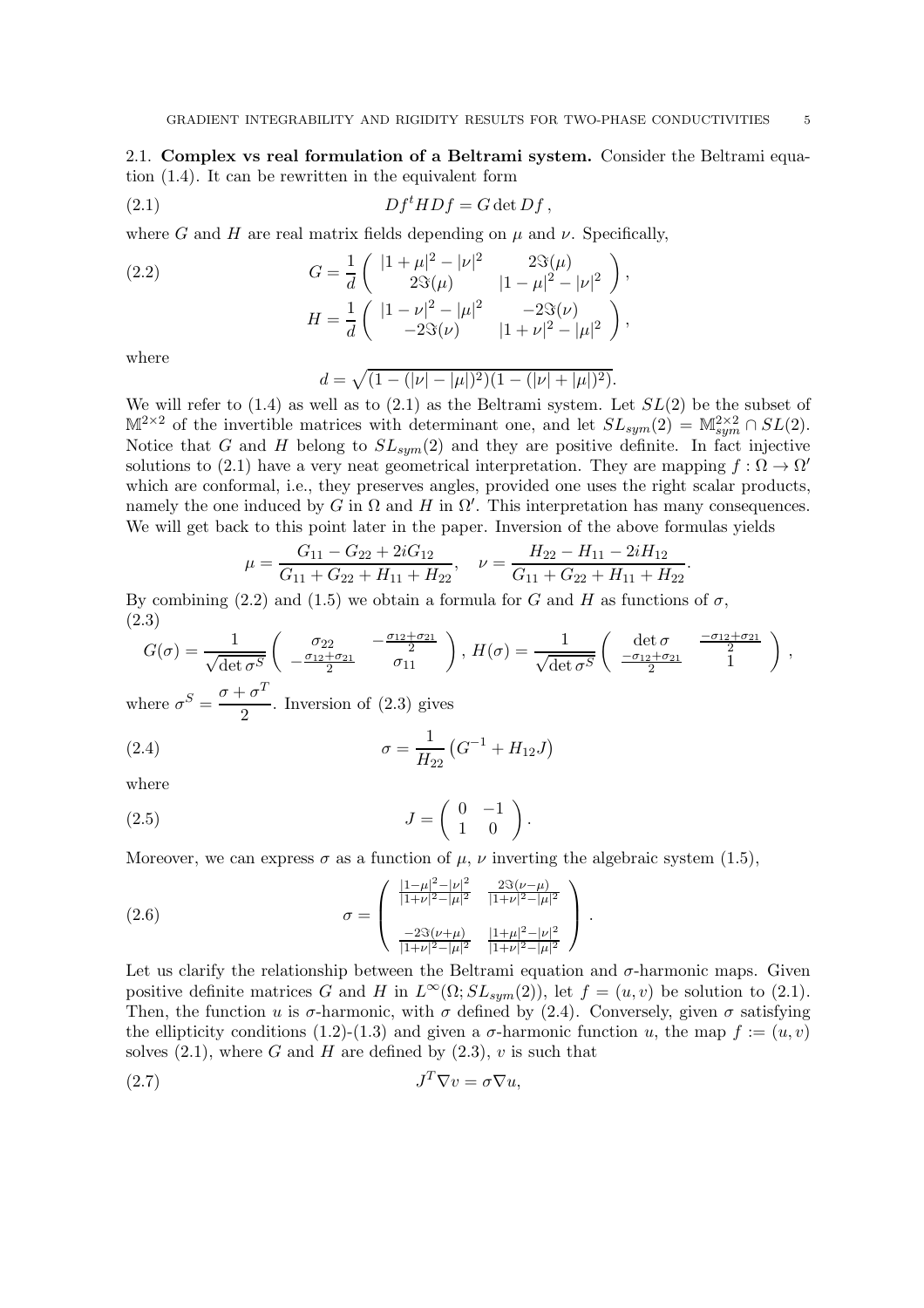and  $J<sup>T</sup>$  is the transpose of J defined in (2.5). The function v is called *stream function* of u, and is defined up to additive constants. Moreover,  $\|\nabla f\|_{L^p}$  is finite if and only if  $\|\nabla u\|_{L^p}$  is finite.

2.2. Different formulations of ellipticity and higher gradient integrability. Here we introduce classical notions of ellipticity for elliptic and Beltrami equations, and we recall the fundamental summability results due to Astala [3] and some of its consequences due to Leonetti and Nesi [12]. From now on, we will always assume that the values of  $\mu$ ,  $\nu$ ,  $G$ ,  $H$ and  $\sigma$  are related according to (1.5) and (2.2).

The ellipticity corresponding to any pair  $\mu, \nu \in L^{\infty}(\Omega; \mathbb{C})$  satisfying (1.6) is the positive constant  $k(\mu, \nu)$  defined by

(2.8) 
$$
k(\mu,\nu) := ||\mu| + |\nu||_{L^{\infty}}.
$$

An alternative measure of ellipticity, that will be most convenient in our analysis, is provided by the following quantity

(2.9) 
$$
K(\mu,\nu) := \frac{1 + k(\mu,\nu)}{1 - k(\mu,\nu)}.
$$

Having in mind (2.2), we define  $k(G, H)$  and  $K(G, H)$  in the obvious way, i.e.,

(2.10) 
$$
k(G, H) = k(\mu, \nu), \quad K(G, H) = K(\mu, \nu),
$$

and whenever no confusion may arise, we will omit the dependance on their argument. In the next proposition we give a more explicit formula for such ellipticity. We will denote by  $g(x)$ e  $h(x)$  the maximum eigenvalue of  $G(x)$  and  $H(x)$ , respectively.

**Proposition 2.1.** *Let*  $G, H \in L^{\infty}(\Omega; SL_{sum}(2))$  *be positive definite. Then* 

$$
(2.11) \t\t\t K = ||g h||_{L^{\infty}(\Omega)}.
$$

*Proof.* A direct computation shows that the maximum eigenvalues of G and H are given by

$$
g = \frac{\sqrt{(1 - |\nu| + |\mu|)(1 + |\nu| + |\mu|)}}{\sqrt{(1 + |\nu| - |\mu|)(1 - |\nu| - |\mu|)}}, \qquad h = \frac{\sqrt{(1 + |\nu| - |\mu|)(1 + |\nu| + |\mu|)}}{\sqrt{(1 - |\nu| + |\mu|)(1 - |\nu| - |\mu|)}}.
$$

Therefore  $gh = \frac{1 + |\mu| + |\nu|}{1 - (1 + |\nu|)}$  $\frac{1 - |\mu| + |\nu|}{1 - (|\mu| + |\nu|)},$  which yields

$$
||gh||_{L^{\infty}} = \frac{1 + ||\mu| + |\nu|||_{\infty}}{1 - ||\mu| + |\nu|||_{\infty}} = \frac{1 + k}{1 - k} = K.
$$

Next, we relate the ellipticity bounds for the second order elliptic operator (1.1) with the ellipticity of the associated Beltrami equation. Following the notation of  $(2.10)$ , we set  $K(\sigma) := K(G, H)$ , where G, H and  $\sigma$  are related by (2.3)-(2.4). The following result has been proved in [12] and [2]; for the reader's convenience, we give here a proof based on Proposition 2.1.

**Proposition 2.2.** *Let*  $\lambda \in (0,1]$ *. For each*  $\sigma \in \mathcal{M}(\lambda, \Omega)$  *we have* 

(2.12) 
$$
K(\sigma) \leq \frac{1 + \sqrt{1 - \lambda^2}}{\lambda}.
$$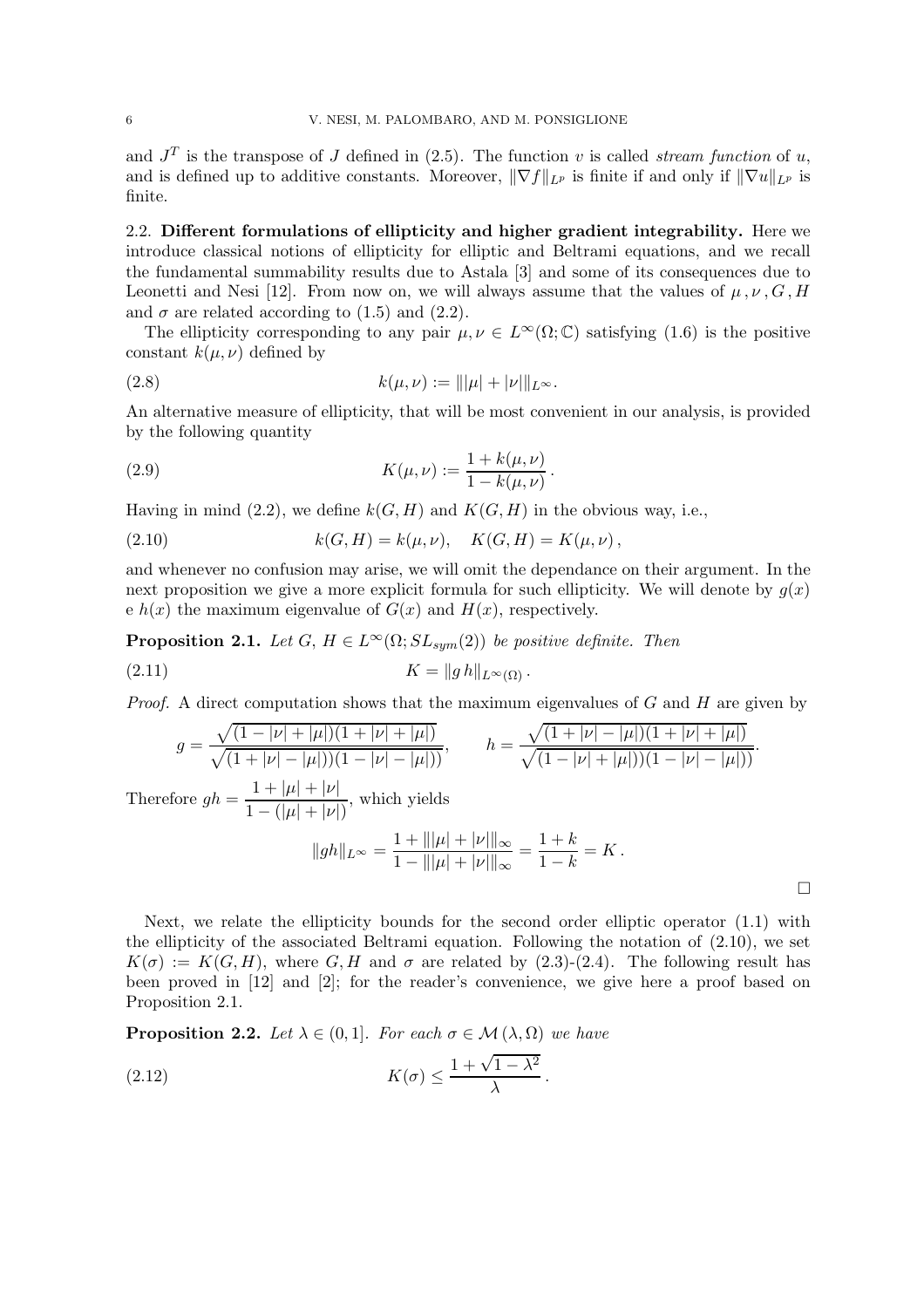*If in addition* σ *is symmetric, then*

$$
(2.13) \t K(\sigma) \le \frac{1}{\lambda}.
$$

*Proof.* Let  $\lambda_1, \lambda_2$  be the eigenvalues of  $\sigma^S$ , with  $\lambda_1 \leq \lambda_2$ . Then, from the assumption  $\sigma \in$  $\mathcal{M}(\lambda, \Omega)$  and the relationship

$$
(\sigma^{-1})^S = \frac{\det \sigma^S}{\det \sigma} (\sigma^S)^{-1},
$$

it follows

$$
\lambda_2 \geq \lambda_1 \geq \lambda,
$$

(2.15) 
$$
\frac{\det \sigma^S}{\lambda_2 \det \sigma} = \frac{\lambda_1}{\det \sigma} \ge \lambda.
$$

Next let g and h be the largest eigenvalue of G and H respectively. By  $(2.4)$ , it is readily seen that

$$
\sigma^S=\frac{1}{H_{22}}G^{-1}
$$

.

and hence

(2.16) 
$$
g = \frac{1}{H_{22}} \frac{1}{\lambda_1} = \frac{\sqrt{\det \sigma^S}}{\lambda_1}.
$$

From (2.3) it follows

(2.17) 
$$
h + \frac{1}{h} = \frac{1}{\sqrt{\det \sigma^S}} (\det \sigma + 1).
$$

Set  $P := \frac{\det \sigma + 1}{\sqrt{1 - \sigma^2}}$  $\frac{1}{\sqrt{\det \sigma^S}}$ . Solving (2.17) and choosing the root which is bigger than one, yields

(2.18) 
$$
h = \frac{P + \sqrt{P^2 - 4}}{2}.
$$

Then, using  $(2.16)-(2.18)$  and the inequalities  $(2.14)-(2.15)$ , we obtain the following upper bound for gh

$$
gh = \frac{1}{2\lambda_1} \left[ \det \sigma + 1 + \sqrt{(\det \sigma + 1)^2 - 4 \det \sigma^S} \right]
$$
  
\n
$$
\leq \frac{1}{2\lambda_1} \left[ \frac{\lambda_1}{\lambda} + 1 + \sqrt{\left(\frac{\lambda_1}{\lambda} + 1\right)^2 - 4\lambda_1^2} \right]
$$
  
\n
$$
= \frac{1}{2} \left( \frac{1}{\lambda} + \frac{1}{\lambda_1} + \sqrt{\frac{1}{\lambda^2} + \frac{1}{\lambda_1^2} + \frac{2}{\lambda \lambda_1} - 4} \right)
$$
  
\n
$$
\leq \frac{1}{2} \left( \frac{2}{\lambda} + \sqrt{\frac{4}{\lambda^2} - 4} \right)
$$
  
\n
$$
= \frac{1 + \sqrt{1 - \lambda^2}}{\lambda}.
$$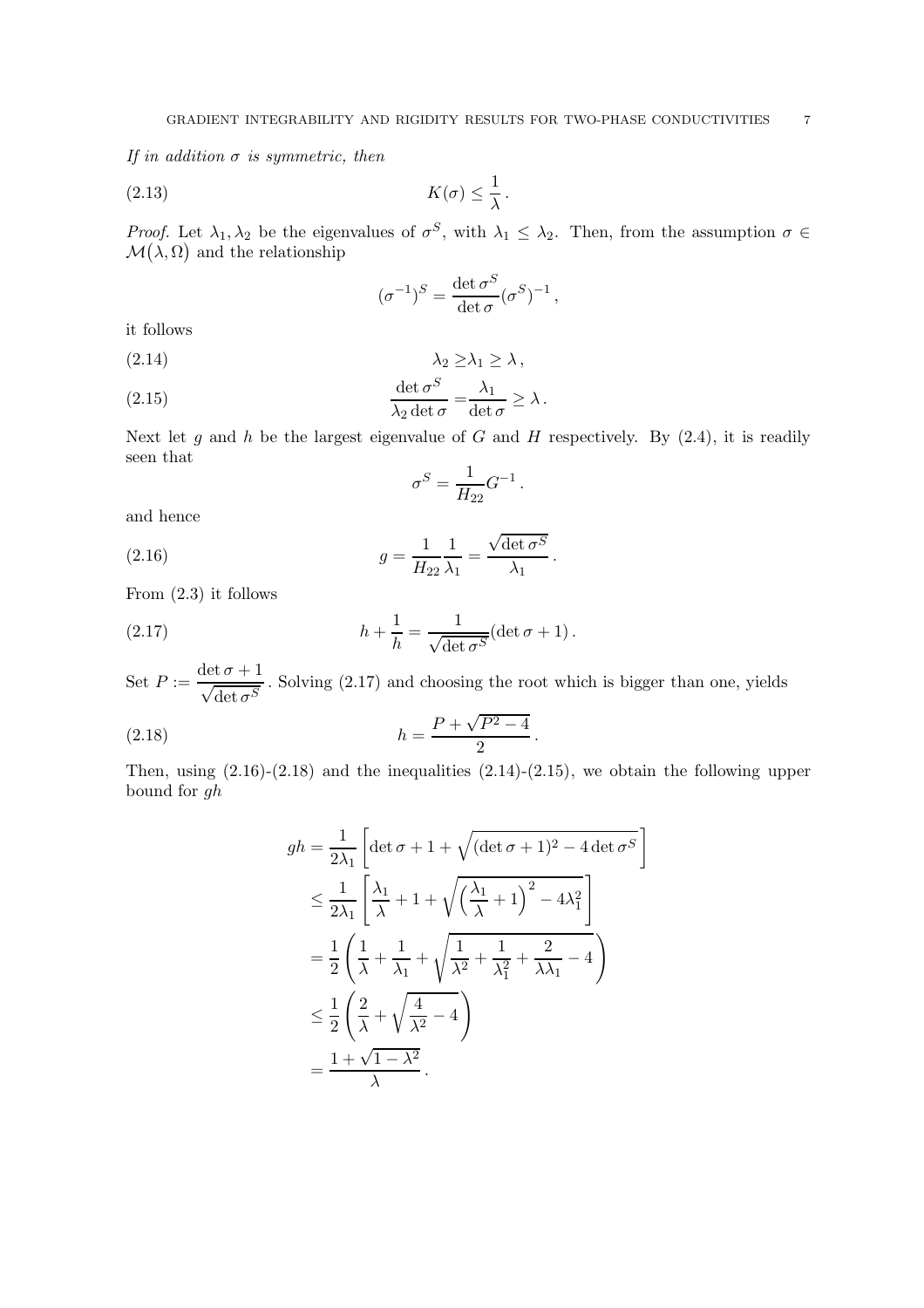Now suppose that  $\sigma$  is symmetric and denote by  $\lambda_1$  and  $\lambda_2$  its eigenvalues, with  $\lambda_1 \leq \lambda_2$ . Since  $\sigma \in \mathcal{M}(\lambda, \frac{1}{\lambda}, \Omega)$ , we have

$$
\lambda \leq \lambda_1 \leq \lambda_2 \leq \frac{1}{\lambda}.
$$

Formula (2.3) reduces itself to

$$
G = \sqrt{\det \sigma} \sigma^{-1}, \qquad H = \frac{1}{\sqrt{\det \sigma}} \begin{pmatrix} \det \sigma & 0 \\ 0 & 1 \end{pmatrix}.
$$

Therefore

(2.20) 
$$
g = \frac{1}{\lambda_1} \sqrt{\det \sigma}, \qquad h = \frac{1}{\sqrt{\det \sigma}} \max\{\lambda_1 \lambda_2, 1\}.
$$

In the case when  $\lambda_1 \lambda_2 \leq 1$ , we find

$$
K = \left\| \frac{1}{\lambda_1} \right\|_{L^\infty} \le \frac{1}{\lambda} \, .
$$

If otherwise  $\lambda_1 \lambda_2 \geq 1$ , we have

$$
K = \|\lambda_2\|_{L^\infty} \le \frac{1}{\lambda} \, .
$$

 $\Box$ 

In the next Proposition we look at conductivities  $\sigma$  attaining the bounds (2.12) and (2.13).

**Proposition 2.3.** Let  $\sigma \in \mathcal{M}(\lambda, \Omega)$  for some  $\lambda \in (0, 1]$ . Then the bound (2.12) is attained *if and only if on a set of positive measure there holds*

(2.21) 
$$
\sigma = \begin{pmatrix} a & b \\ -b & a \end{pmatrix}, \text{ with } a = \lambda, b = \pm \sqrt{1 - \lambda^2}.
$$

*Moreover, if*  $\sigma$  *is symmetric* (2.13) *is attained if and only if either* (1.2) *or* (1.3) *is attained on a set of positive measure.*

*Proof.* Keeping the notation introduced in the proof of Proposition 2.2, one can see that the bound  $(2.12)$  is attained if and only if the inequalities  $(2.14)-(2.15)$  hold as equalities, namely,

$$
\lambda_2 = \lambda_1 = \lambda, \qquad \frac{\lambda_1}{\det \sigma} = \lambda \, .
$$

It is readily seen that this is equivalent to (2.21). The symmetric case is left to the reader.  $\Box$ 

We now recall the higher integrability results for gradients of solutions to  $(1.1)$  and  $(1.4)$ . For  $K > 1$ , set  $p_K := \frac{2K}{K}$  $\frac{211}{K-1}$ . We start with the celebrated result in [3].

**Theorem 2.4.** *Let*  $f \in H_{loc}^1(\Omega; \mathbb{C})$  *be solution to* (1.4) *with*  $K(\mu, \nu) > 1$ *. Then*  $\nabla f \in L_{loc}^p(\Omega) \qquad \forall p \in [2, p_{K(\mu,\nu)})$ .

Recall that  $K_{\lambda}$  and  $K_{\lambda}^{sym}$  $\lambda$ <sup>sym</sup> are defined by (1.8) and (1.9), respectively. A straightforward computation yields

(2.22) 
$$
p_{K_{\lambda}} = \frac{2 + 2\sqrt{1 - \lambda^2}}{1 - \lambda + \sqrt{1 - \lambda^2}}, \qquad p_{K_{\lambda}^{sym}} = \frac{2}{1 + \lambda}.
$$

As a consequence of Proposition 2.2 and Theorem 2.4, we obtain the following result which was proved in  $[12]$ ,  $[2]$ .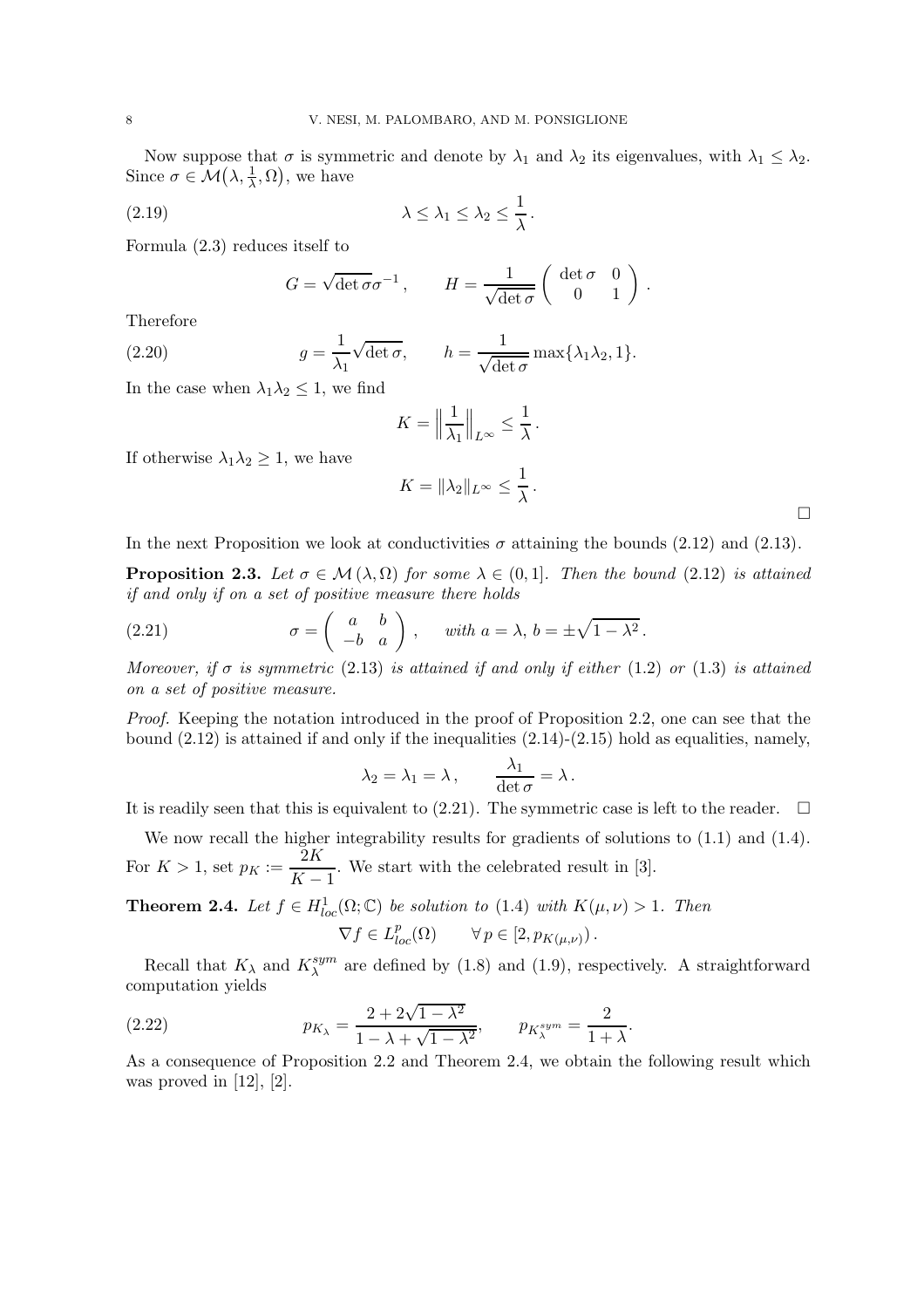**Theorem 2.5.** Let  $\sigma \in \mathcal{M}(\lambda, \Omega)$  for some  $\lambda \in (0, 1]$ . Then, any solution  $u \in H^1_{loc}(\Omega)$  to (1.1) *satisfies*

$$
\nabla u \in L_{loc}^p(\Omega) \quad \forall \, p \in [2, p_{K_\lambda}),
$$

*and, if*  $\sigma \in L^{\infty}(\Omega; \mathbb{M}^{2 \times 2}_{sym}),$ 

$$
\nabla u \in L^p_{loc}(\Omega) \quad \forall \, p \in \left[2, p_{K^{sym}_\lambda}\right),
$$

*where*  $p_{K_{\lambda}}$  and  $p_{K_{\lambda}^{sym}}$  are given in  $(2.22)$ .

We are now ready to perform linear change of variables both in the domain and in the target space. It will be convenient to work with the real formulation of the equation (2.1). Let  $A, B \in SL(2)$  and set

(2.23) 
$$
\tilde{f}(x) := A^{-1} f(Bx), \quad \tilde{G}(x) := B^t G(Bx) B, \quad \tilde{H}(x) := A^t H(Bx) A.
$$

A straightforward computation shows that, whenever  $f: \Omega \mapsto \mathbb{R}^2$  is solution to  $(2.1)$ ,  $\tilde{f}$  solves

(2.24) 
$$
D\tilde{f}^t\tilde{H}D\tilde{f}=\tilde{G}\det D\tilde{f}.
$$

Clearly  $\tilde{f}$  enjoys the same integrability properties as f. This motivates the following definition,

(2.25) 
$$
K^{min}(G, H) := \min_{A, B \in SL(2)} ||g(A, B)h(A, B)||_{L^{\infty}},
$$

where  $g(A, B)$  and  $h(A, B)$  denote the maximum eigenvalue of  $\tilde{G}$  and  $\tilde{H}$ , respectively. Remark that  $g(A) \ge c||A||^2$ ,  $h(B) \ge c||B||^2$ . Therefore, the minimum in (2.25) is attained. Recalling (2.11), a straightforward generalization of Theorem 2.4 leads to the following result.

**Proposition 2.6.** *Let*  $G, H \in SL_{sym}(2)$  *and let*  $K^{min}(G, H)$  *be defined as in* (2.25)*. Then*  $any f \in H_{loc}^1(\Omega;\mathbb{R}^2)$  *solution to*  $(2.1)$  *satisfies* 

$$
\nabla f \in L_{loc}^p(\Omega) \qquad \forall \, p \in [2, p_{K^{min}(G,H)})\,.
$$

Remark 2.7. *From the point of view of* σ*-harmonic maps, Proposition 2.6 may be rephrased by saying that any solution*  $u \in H^1_{loc}(\Omega)$  *to* (1.1)*, satisfies* 

$$
\nabla u \in L^p_{loc}(\Omega) \qquad \forall \, p \in [2, p_{K^{min}(\sigma)})\,,
$$

*where*  $K^{min}(\sigma)$  *is defined in the obvious way, i.e.,*  $K^{min}(\sigma) := K^{min}(G, H)$ *, and*  $G, H$  *and*  $\sigma$ *are related by* (2.3)*.*

## 3. Examples of weak solutions with critical integrability properties

In  $[8]$ ,  $[5]$ , the authors exhibit an example of weak solution to  $(1.1)$  with critical integrability properties. In their construction the essential range of  $\sigma$  consists of only two isotropic matrices, namely,  $\sigma : \Omega \mapsto \{K^{-1}I, K I\}$  with  $K > 1$ . In this section we generalize their construction to the case

(3.1) 
$$
\sigma_1 := \text{diag}(K, S_1), \quad \sigma_2 := \text{diag}(K^{-1}, S_2), \quad \frac{1}{K} \leq S_i \leq K,
$$

thus proving optimality of Astala's theorem for the whole class of matrices above. In Section 5 we will show that such class cannot be further enlarged.

We will need the following definition.

Definition 3.1. The family of *laminates of finite order* is the smallest family of probability measures  $\mathcal{L}(\mathbb{M}^{2\times2})$  on  $\mathbb{M}^{2\times2}$  such that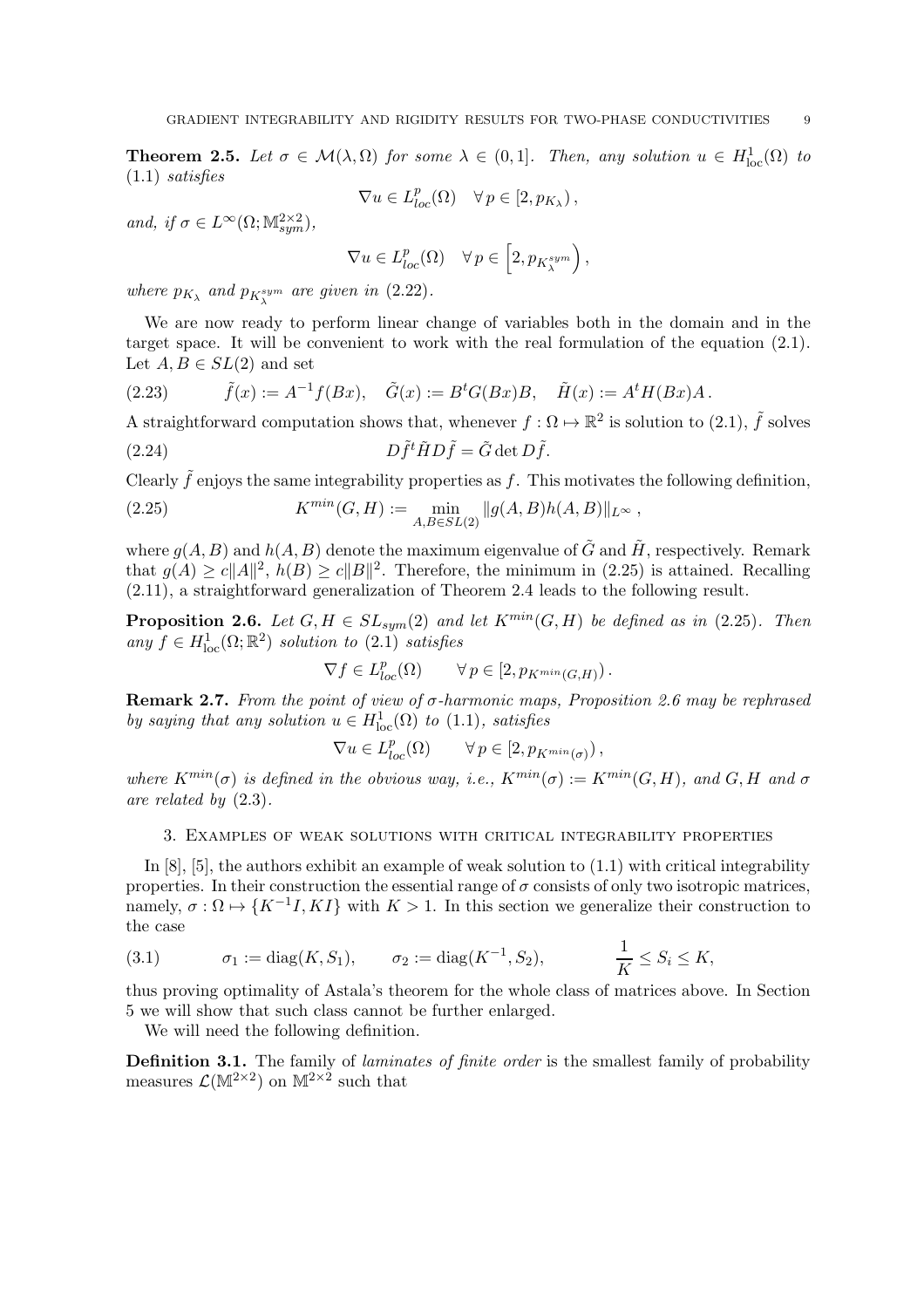- (i)  $\mathcal{L}(\mathbb{M}^{2\times 2})$  contains all Dirac masses;
- (ii) if  $\sum_{i=1}^n \alpha_i \delta_{A_i} \in \mathcal{L}(\mathbb{M}^{2\times 2})$  and  $A_1 = \alpha B + (1 \alpha)C$  with rank $(B C) = 1$ , then the probability measure  $\sum_{i=2}^{n} \alpha_i \delta_{A_i} + \alpha_1 (\alpha B + (1 - \alpha)C)$  is also contained in  $\mathcal{L}(\mathbb{M}^{2 \times 2})$ .

Given  $\nu \in \mathcal{L}(\mathbb{M}^{2\times 2})$ , we define the barycenter  $\bar{\nu}$  of  $\nu$  as

$$
\bar{\nu}:=\int_{\mathbb{M}^{2\times 2}}M\,d\nu(M)\,.
$$

**Theorem 3.2.** Let  $\sigma_1$ ,  $\sigma_2$  be as in (3.1). There exists a measurable matrix field  $\sigma : \Omega \rightarrow$  $\{\sigma_1, \sigma_2\}$  *such that the solution*  $u \in H^1(\Omega)$  *to* 

(3.2) 
$$
\begin{cases} \text{div}(\sigma \nabla \mathbf{u}) = 0 & \text{in } \Omega \\ u(x) = x_1 & \text{on } \partial \Omega \end{cases}
$$

*satisfies for every ball*  $B \subset \Omega$ 

$$
\int_B|\nabla u|^{p_K}dx=\infty\,.
$$

The proof follows the strategy in [5, Theorem 3.13], where the result is proved for  $\sigma_1 = K I$ ,  $\sigma_2 = K^{-1}I$ . Here the main difference is that we work with coefficients that are not isotropic. For the reader's convenience we shortly reproduce the arguments of [5] pointing out the essential modifications.

Step 1 (*Reformulation of* (3.2) *as a differential inclusion*). Recall that u is solution to (3.2) if and only if  $u = f_1$  where  $f = (f_1, f_2)$  is solution to the associated Beltrami equation. It is easily checked that, for  $\sigma$  of the form (3.1), the latter condition is equivalent to

$$
(3.3) \tDf \in E := E_1 \cup E_2,
$$

where

$$
E_1 = \left\{ \begin{pmatrix} T \\ J\sigma_1 T \end{pmatrix} , T \in \mathbb{R}^2 \right\} , \quad E_2 = \left\{ \begin{pmatrix} T \\ J\sigma_2 T \end{pmatrix} , T \in \mathbb{R}^2 \right\}.
$$

The goal is to find a solution  $f \in H^1(\Omega;\mathbb{R}^2)$  to the differential inclusion (3.3) satisfying in addition the boundary condition  $f_1(x) = x_1$  on  $\partial\Omega$ .

Next we define a setting where to apply the Baire category method. Fix  $\delta > 0$  such that

(3.4) 
$$
\delta < \left(\frac{(1 - 1/K)(K - 1)}{4 \max\{S_1, S_2\} K^2}\right)^{\frac{1}{2}},
$$

and let

(3.5) 
$$
\tilde{E} := E \cap \left\{ \begin{pmatrix} a_{11} & a_{12} \\ a_{21} & a_{22} \end{pmatrix} \in \mathbb{M}^{2 \times 2} : |a_{12}| < \delta a_{11} \right\}.
$$

Notice that the introduction of the small parameter  $\delta$  enforces the solutions to have gradient pointing in a direction relatively close to I. This property hides the anisotropy of the coefficients  $\sigma_i$ , and allows us to follow the strategy of [5]. Define  $\mathcal{U}$  as the interior of the quasiconvex hull of  $\tilde{E}$  (defined as the set of range of weak limits in  $L^2$  of solutions to (3.3)). The following characterization of  $\overline{U}$  holds

$$
\tilde{E}^{lc,1}=\overline{\mathcal{U}}=\tilde{E}^{pc}\,,
$$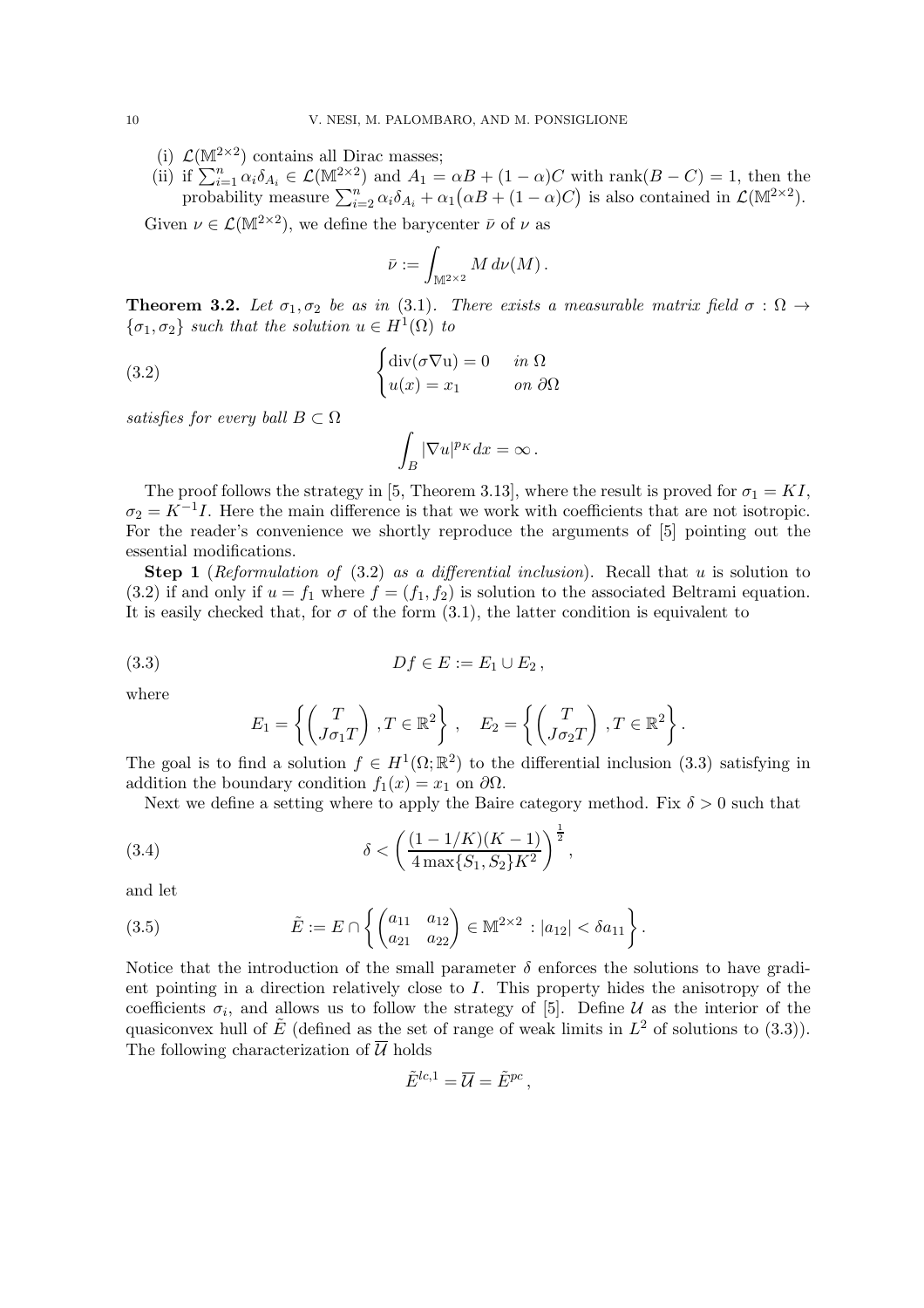where  $\tilde{E}^{lc,1}$  and  $\tilde{E}^{pc}$  denote the first lamination hull and the polyconvex hull of  $\tilde{E}$ , respectively. We refer to [5, Lemma 3.5] for the proof of the identity above and for the notion of first lamination hull and polyconvex hull.

Set

$$
X_0 = \{ f \in W^{1,\infty}(\overline{\Omega}; \mathbb{R}^2) : f \text{ piecewise affine}, Df \in \mathcal{U} \text{ a.e., } f|_{\partial \Omega} = x \},
$$

let X be its closure in the weak topology of  $H^1$ , and denote by  $(X, w)$  the set X endowed with the weak topology w of  $H^1$ . Remark that  $I \in \mathcal{U}$  and therefore the set X is not empty as it contains the map  $f(x) = x$ .

Step 2 (*Existence of solutions by the Baire category method*). The existence of solutions to the differential inclusion is proved by an application of the Baire category method, and is based on the fact that the gradient operator  $D: X \mapsto L^2(\Omega; \mathbb{M}^{2 \times 2})$  is a Baire-1 mapping, i.e., the pointwise limit of continuous mappings. We refer to [10, page 57] and references therein for further clarifications on this subject. The existence result is stated in the next theorem. We refer to [5, Lemma 3.7] for its proof.

**Theorem 3.3.** *The space*  $(X, w)$  *is compact and metrizable. Each*  $f \in X$  *satisfies*  $f \in \overline{\mathcal{U}}$  *and*  $f|_{\partial\Omega} = x$ . The metric d on X is equivalent to the metrics induced by the  $L^2$  and  $L^{\infty}$  norms. *Moreover, the points of continuity of the map*  $D: (X, w) \to L^2(\Omega; \mathbb{M}^{2 \times 2})$  *form a residual set in*  $(X, w)$ *. Finally, any point of continuity*  $f \in X$  *of* D *satisfies*  $Df \in E_1 \cup E_2$ *.* 

We deduce that the set of solutions to the differential inclusion  $(3.3)$  is residual in  $(X, w)$ . The proof of Theorem 3.2 is then a consequence of Theorem 3.3 and of the following theorem.

Theorem 3.4. *The set*

$$
\Big\{f\in X\,:\,\int_{B}|Df|^{p_{K}}=+\infty\,\,for\,\,all\,\,balls\,\,B\subset\Omega\Big\}
$$

*is residual in* X*.*

Theorem 3.4 is proved following the same strategy of the proof of Corollary 3.12 in [5]. We recall that in [5] the isotropic case  $S_1 = K$ ,  $S_2 = 1/K$  is considered. In the present setting the proof is identical except for the proof of a key ingredient (namely, [5, Proposition 3.10]). Therefore, we only state and proof such result in Lemma 3.5 below. For this purpose it is convenient to introduce some notation. Given a matrix  $A = (a_{ij}) \in M^{2 \times 2}$ , we denote by  $A_d$ and  $A_a$  its diagonal and anti-diagonal part, namely

(3.6) 
$$
A_d := \begin{pmatrix} a_{11} & 0 \\ 0 & a_{22} \end{pmatrix}, \quad A_a := \begin{pmatrix} 0 & a_{12} \\ a_{21} & 0 \end{pmatrix}.
$$

Moreover we will identify  $A_d$  and  $A_a$  with points of  $\mathbb{R}^2$ :  $A_d = (a_{11}, a_{22}), A_a = (a_{12}, a_{21}).$ Finally, we denote by  $C$  the following cone of  $\mathbb{R}^2$ .

(3.7) 
$$
\mathcal{C} = \{t(a, a/K) + (1-t)(a, Ka) : t \in (0,1), a \in \mathbb{R}^+\}.
$$

**Lemma 3.5.** *Every*  $A \in \mathcal{U}$  *is the barycenter of a sequence of laminates of finite order*  $\nu_n \in \mathcal{L}$ *such that* supp  $\nu_n \subset \mathcal{U}$  *and* 

(3.8) 
$$
\lim_{n \to \infty} \int_{\mathbb{M}^{2 \times 2}} |M|^{p_K} d\nu_n(M) = \infty.
$$

*Proof.* The proof of Lemma 3.5 follows the strategy of the proof of [5, Proposition 3.10], where the particular case of  $S_1 = K$  and  $S_2 = 1/K$  is considered. In [5] it is first showed that the identity matrix is the barycenter of a sequence of laminates of finite order satisfying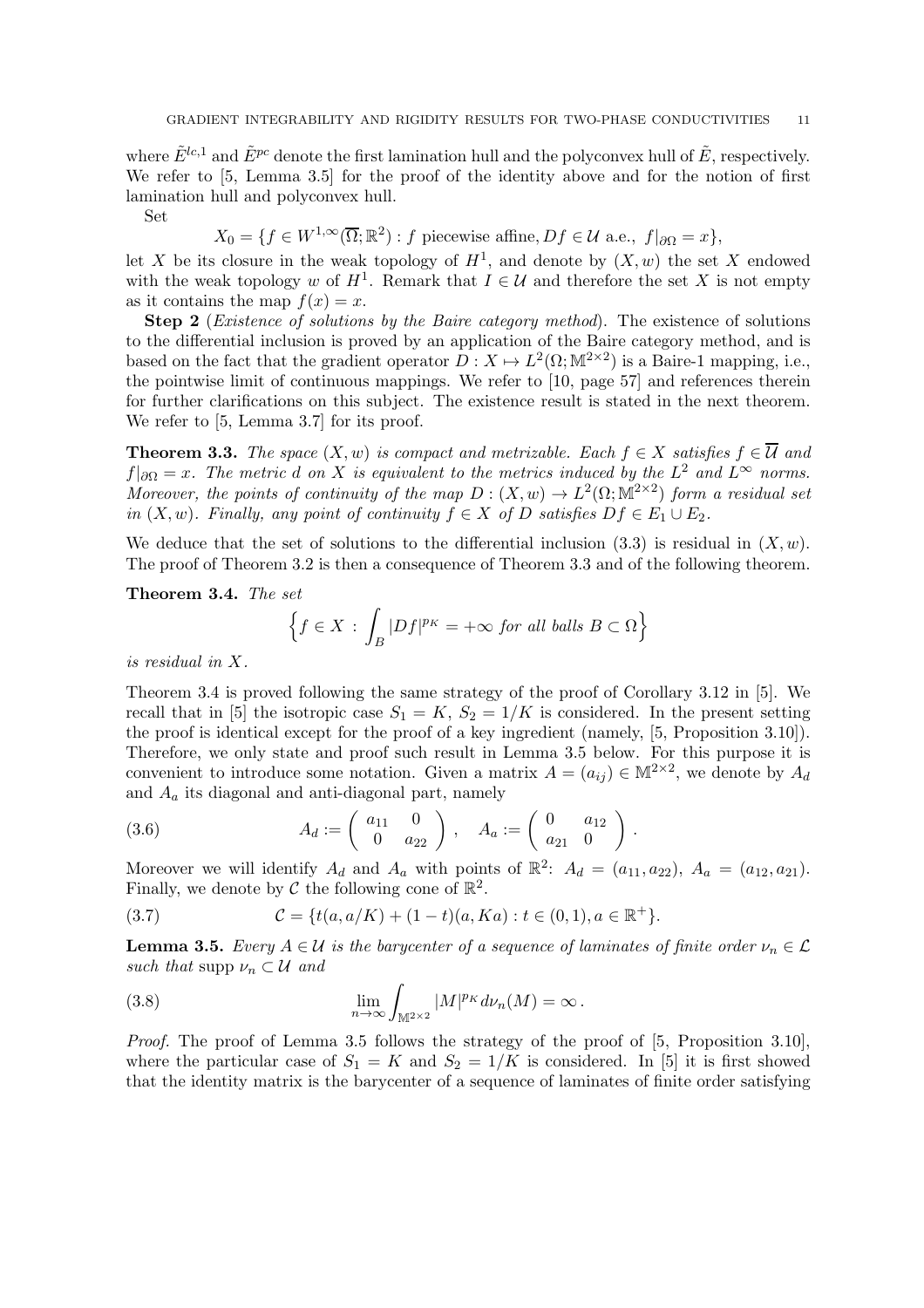

FIGURE 1. The rank-one connected points A and Q.

(3.8) and with support on  $\partial \mathcal{C}$ , where C is the cone defined by (3.7). The proof is based on the construction of the so-called staircase laminates, which was originally made in [8]. Then, they extend the result to all other matrices by using the conformal invariance of the quasiconvex hull. In our case  $U$  does not enjoy conformal invariance, due to the anisotropy of the coefficients  $\sigma_i$ . Therefore, we have to proceed in a different way.

By slightly modifying the staircase construction in [8], [5] (in fact only a finite number of steps at the beginning of the staircase) one can easily show that each point in  $\mathcal C$  can be obtained as the barycenter of a sequence of laminates of finite order, satisfying (3.8) and with support on  $\partial\mathcal{C}$ . Moreover, by a suitable shift of the support, one can obtain that these measures have support in the interior of the cone  $\mathcal{C}$ .

Now let  $A = (a_{ij}) \in \mathcal{U}$ . We claim that A is rank-one connected to a diagonal matrix  $Q = (q_{ij}) = Q_d \in \mathcal{C}$  and we conclude the proof. Arguing as in [5, Remark 3.6] it is easy to show that  $Q \in \mathcal{U}$  (that is to say, Q belongs to the interior of the quasiconvex hull), and that A belongs to a suitable segment  $[P,Q]$  still contained in U, i.e.,  $A = \tau P + (1 - \tau)Q$  for some  $\tau \in (0,1)$ . Since  $Q \in \mathcal{C}$ , Q is the barycenter of a sequence of laminates  $\nu_n = \sum \lambda_j \delta_{A_j}$ supported in  $U$  and satisfying (3.8). The required laminates can then be defined as

$$
\tilde{\nu}_n = \tau \delta_P + (1 - \tau) \sum \lambda_j \delta_{A_j}.
$$

We conclude by proving the claim. From (3.5) it follows that  $A_d \in \mathcal{C}$ . The condition of rank-one connectedness reads as

$$
(3.9) \qquad (a_{11} - q_{11})(a_{22} - q_{22}) = a_{21}a_{12}.
$$

This is equivalent to the fact that the two rectangles with sides parallel to the axis and diagonal  $Q_dA_d$  and  $Q_aA_a$  have the same signed area (see Figure 1). Notice that the sign of the areas is given by the sign of the slope of  $Q_dA_d$  and of  $Q_aA_a$ , respectively. Define  $h(A_d, Q_d)$ as the signed area of the corresponding rectangle and remark that it is a continuous function.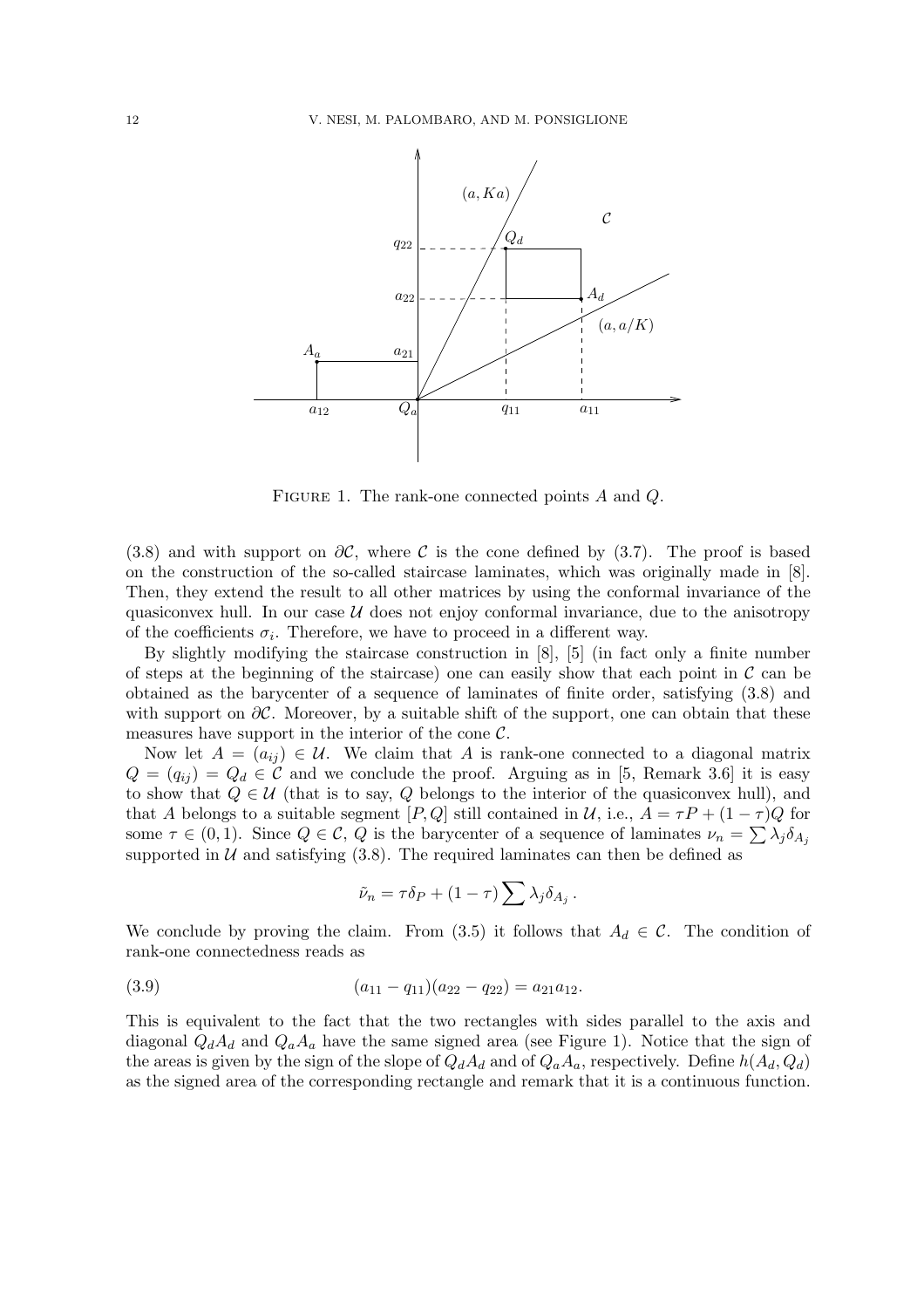Given A, the problem is to find  $Q_d$  such that

$$
(3.10) \t\t\t h(A_d, Q_d) = a_{21}a_{12}.
$$

Notice that

$$
\{h(A_d, Q_d), Q_d \in \mathcal{C}\} = [m, \infty)
$$

for a suitable negative  $m < 0$  depending on  $A_d$ . Therefore, If  $a_{21}a_{12} > 0$  we can always solve (3.10). Assume instead that  $a_{21}a_{12} < 0$  like in Figure 1. Let  $h(A_d)$  be the infimum of h over  $Q_d$ . For a fixed  $a_{11}$ , it is easy to see that  $\tilde{h}$  attains its maximum for  $a_{22} = a_{11}$ . In this case, the optimal  $Q_d$  is given by

$$
Q_d = \frac{1}{2} \left( a_{11} + \frac{a_{11}}{K}, Ka_{11} + a_{11} \right),\,
$$

and

$$
\max_{a_{22}} \tilde{h}(A_d) = -\frac{a_{11}^2}{4}(1 - 1/K)(K - 1).
$$

Therefore (3.10) has a solution whenever

(3.11) 
$$
-\frac{a_{11}^2}{4}(1-1/K)(K-1) < a_{21}a_{12}.
$$

From (3.5) it follows that

$$
|a_{21}| < \max\{S_1, S_2\} K \delta a_{22},
$$

and hence

 $|a_{12}a_{21}| < \max\{S_1, S_2\} K \delta a_{22} |a_{12}| < \max\{S_1, S_2\} K \delta^2 a_{11} a_{22} < \max\{S_1, S_2\} K \delta^2 K a_{11}^2.$ 

By the very definition  $(3.4)$  of  $\delta$  we deduce that

$$
\frac{a_{11}^2}{4}(1 - 1/K)(K - 1) > \max\{S_1, S_2\}K^2\delta^2 a_{11}^2,
$$

so that (3.11) holds, and the proof is completed.

 $\Box$ 

# 4. Two phase Beltrami coefficients

In the present section we focus on two-phase Beltrami coefficients. In this class, we find the ellipticity  $K^{min}$  defined in (2.25) and we characterize the Beltrami coefficients for which  $K = K^{min}$ . From now on, to easy notation, we will omit the dependence on G and H in the ellipticity constants.

4.1. Two-phase Beltrami equation. Let  $E_1$  be a measurable subset of  $\Omega$  and let  $E_2 :=$  $\Omega \backslash E_1$ . Fix  $\{G_1, G_2, H_1, H_2\} \subset SL_{sum}(2)$  positive definite (symmetric and with determinant one), and consider the functions

(4.1) 
$$
G := \chi_{E_1} G_1 + \chi_{E_2} G_2, \qquad H := \chi_{E_1} H_1 + \chi_{E_2} H_2,
$$

where  $\chi_{E_1}$  and  $\chi_{E_2}$  are the characteristic functions of  $E_1$  and  $E_2$ , respectively. From (2.11) it follows that for  $\tilde{G}$  and  $H$  of the form (4.1), one has

$$
K = \max\{|gh| \sqcup E_1, |gh| \sqcup E_2\} = \max\{g_1h_1, g_2h_2\}.
$$

where  $g_i$  and  $h_i$  denote the largest eigenvalue in  $E_i$  of G and H, respectively. Set

$$
\hat{K}:=\sqrt{g_1h_1g_2h_2}\,.
$$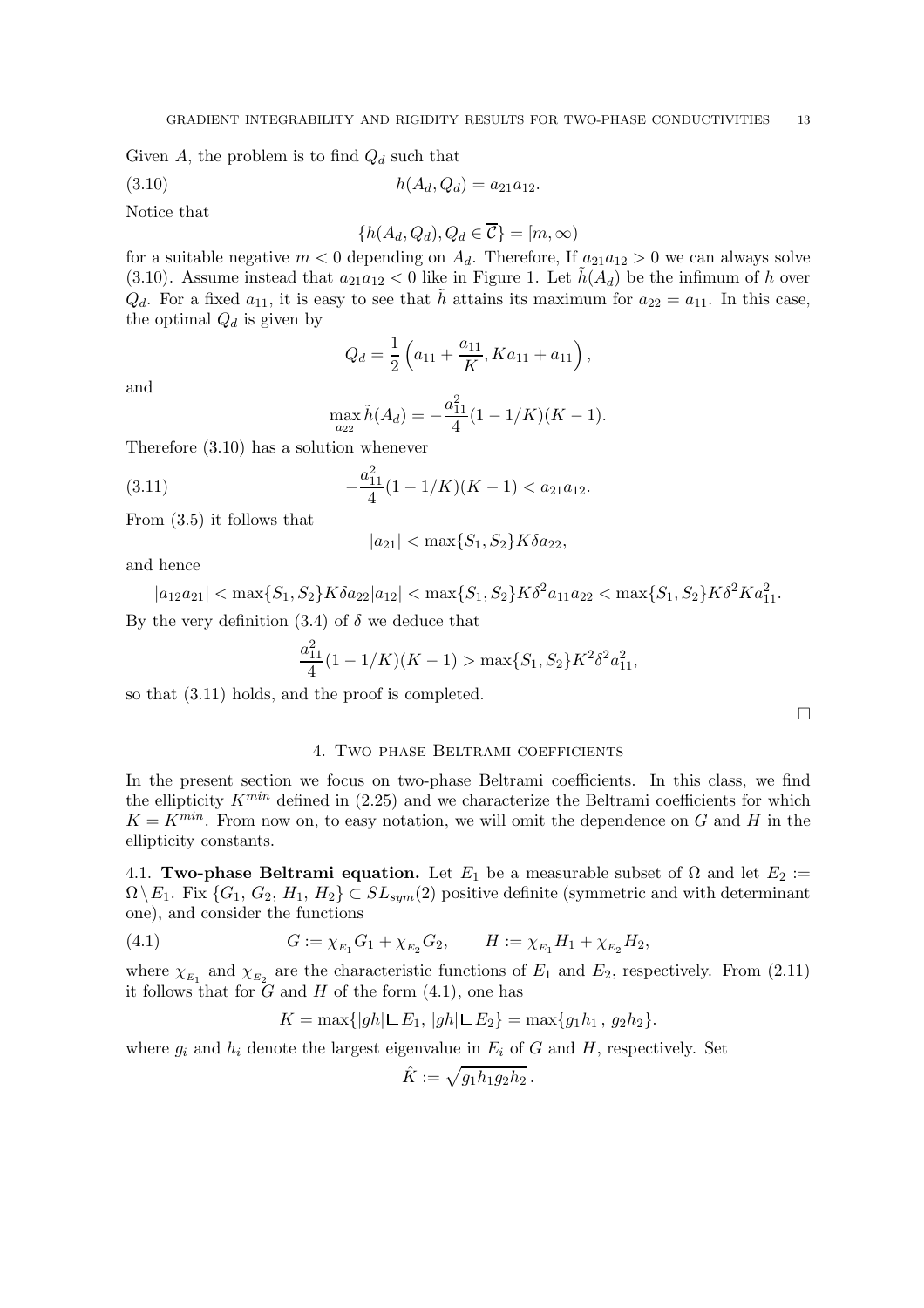Lemma 4.1. *The following inequality holds*

$$
K^{min} \leq \hat{K} \leq K.
$$

*Proof.* The inequality  $\hat{K} \leq K$  is trivial. Let us prove that  $K^{min} \leq \hat{K}$ . Without loss of generality we may assume that  $g_1h_1 \ge g_2h_2$ . Set

$$
\lambda:=\sqrt{\frac{g_2h_2}{g_1h_1}}\leq 1.
$$

We can have either of the following cases:  $h_1 < \max\{g_1, g_2, h_1, h_2\}$  or  $h_1 = \max\{g_1, g_2, h_1, h_2\}.$ Suppose we are in the first case. Up to a diagonalization,  $G_1$  is of the form

$$
G_1 = \left(\begin{array}{cc} g_1 & 0 \\ 0 & \frac{1}{g_1} \end{array}\right) .
$$

We want to use the change of variables (2.23), and we recall that  $q(A, B)$  and  $h(A, B)$  denote the maximum eigenvalue of  $\tilde{G}$  and  $\tilde{H}$ , respectively. We choose

$$
B = \left(\begin{array}{cc} \sqrt{\lambda} & 0\\ 0 & \frac{1}{\sqrt{\lambda}} \end{array}\right),
$$

and  $A = I$ . Then  $g_1(A, B) = \lambda g_1$  and  $g_2(A, B) \leq \frac{1}{\lambda}$  $\frac{1}{\lambda}g_2$ . Therefore

$$
g_1(A, B)h_1(A, B) = \hat{K}
$$
 and  $g_2(A, B)h_2(A, B) \leq \hat{K}$ .

We deduce

$$
K^{min} \le g_1(A, B)h_1(A, B) = \hat{K}.
$$

Suppose now that  $h_1 = \max\{g_1, g_2, h_1, h_2\}$ . Then, after diagonalization of  $H_1$ , we choose  $B = I$  and  $A =$  $\lambda$  0  $0 \frac{1}{\lambda}$ λ ), and we proceed as before.  $\square$ 

**Remark 4.2.** A direct consequence of Lemma 4.1 is that  $K^{min} < K$  whenever  $g_1h_1 < g_2h_2$ . Proposition 4.3. *The following formula for*  $K^{min}$  *holds:* 

(4.2) 
$$
K^{min}(G, H) = \sqrt{g_2(G_1^{-1/2}, H_1^{-1/2})h_2(G_1^{-1/2}, H_1^{-1/2})}.
$$

*Proof.* In view of Lemma 4.1, it is enough to prove that for each  $A, B \in SL(2)$  we have

(4.3) 
$$
g_2(G_1^{-1/2}, H_1^{-1/2})h_2(G_1^{-1/2}, H_1^{-1/2}) \le g_1(A, B)h_1(A, B)g_2(A, B)h_2(A, B)
$$
.  
For this curve are also that if  $G = H_1$  then for each  $A, B \in GL(2)$ .

For this purpose, we show that if  $G_1 = H_1 = Id$ , then for each  $A, B \in SL(2)$ 

(4.4) 
$$
g_2 \leq g_1(A, B)g_2(A, B),
$$

(4.5) 
$$
h_2 \le h_1(A, B)h_2(A, B).
$$

Let  $B \in SL(2)$  and set

 $\tilde{G}_1 := B^T B$ ,  $\tilde{G}_2 := B^T G_2 B$ .

For every  $v \in \mathbb{R}^2$  we have

$$
\frac{1}{g_1(A,B)} \|v\|^2 \le \langle \tilde{G}_1 v, v \rangle = \|Bv\|^2,
$$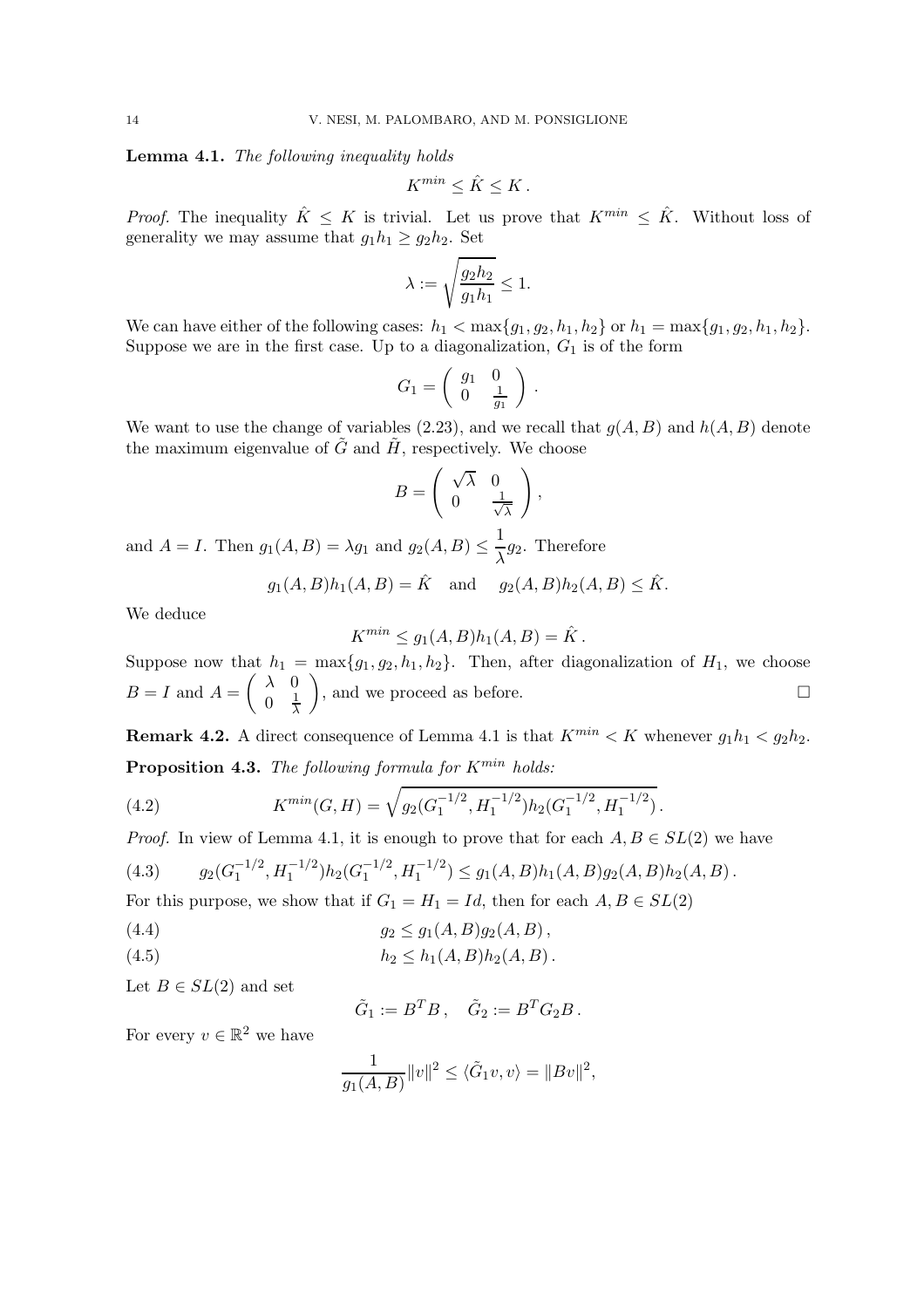and hence

$$
g_2(A, B) = \sup_{\|v\| \le 1} \langle \tilde{G}_2 v, v \rangle = \sup_{\|v\| \le 1} \langle G_2 B v, B v \rangle \ge \frac{g_2}{g_1(A, B)},
$$

which proves  $(4.4)$ . The proof of  $(4.5)$  is fully analogous.

4.2. Gradient integrability and critical coefficients. In the next proposition we will show that if the bound  $K^{min} \leq K$  is achieved, then  $G_i$  and  $H_i$  can be simultaneously diagonalized.

**Proposition 4.4.** Let G and H be as in (4.1) and assume that  $K^{min} = \hat{K}$ . Then, there exist  $A, B \in O(2)$  *such that* 

(4.6) 
$$
A^{T}G_{1}A := \begin{pmatrix} g_{1} & 0 \\ 0 & \frac{1}{g_{1}} \end{pmatrix}, \qquad A^{T}G_{2}A := \begin{pmatrix} \frac{1}{g_{2}} & 0 \\ 0 & g_{2} \end{pmatrix},
$$

(4.7) 
$$
B^{T}H_{1}B := \begin{pmatrix} h_{1} & 0 \\ 0 & \frac{1}{h_{1}} \end{pmatrix}, \qquad B^{T}H_{2}B := \begin{pmatrix} \frac{1}{h_{2}} & 0 \\ 0 & h_{2} \end{pmatrix}.
$$

*Proof.* We can always assume that  $G_1$  and  $H_1$  are as in  $(4.6)-(4.7)$ . We prove that, in this case, also  $G_2$  is diagonal (For  $H_1$  and  $H_2$  we argue exactly in the same way). Set

$$
\hat{B} := G_1^{-\frac{1}{2}}, \quad \hat{G}_1 := \hat{B}G_1\hat{B} = I, \quad \hat{G}_2 := \hat{B}G_2\hat{B},
$$
  
\n $\hat{A} := H_1^{-\frac{1}{2}}, \quad \hat{H}_1 = \hat{A}H_1\hat{A} = I, \quad \hat{H}_2 = \hat{A}H_2\hat{A}.$ 

Since  $\hat{h}_2 \leq h_1 h_2$ ,  $\hat{g}_2 \leq g_1 g_2$  and recalling Proposition 4.3 we have

$$
(K^{min})^2 = \hat{g}_1 \hat{h}_1 \hat{g}_2 \hat{h}_2 = \hat{g}_2 \hat{h}_2 \leq \hat{g}_2 h_1 h_2 \leq h_1 h_2 g_1 g_2 = \hat{K}^2,
$$

where  $\hat{g}_i$  and  $\hat{h}_i$  are the largest eigenvalues of  $\hat{G}_i$  and  $\hat{H}_i$ . Since  $K^{min} = \hat{K}$ , all the above inequalities are indeed equalities, and in particular  $\hat{g}_2 = g_1 g_2$ , that implies  $G_2$  diagonal.

We are left to show that  $e_2$  is the eigenvector associated with  $g_2$ . Arguing by contradiction, we assume that

$$
G_2 = \left(\begin{array}{cc} g_2 & 0 \\ 0 & \frac{1}{g_2} \end{array}\right).
$$

Without loss of generality we may suppose that  $g_1 \leq g_2$  and we set

$$
\hat{B} := G_1^{-\frac{1}{2}}, \qquad \hat{G}_1 := \hat{B}G_1\hat{B} = I, \qquad \hat{G}_2 := \hat{B}G_2\hat{B}.
$$

It can be easily checked that  $\hat{g}_i < g_i$ , that (recall  $K^{min} = \hat{K}$ ) provides the following contradiction

$$
(K^{min})^2 \le \hat{g}_1 h_1 \hat{g}_2 h_2 < g_1 h_1 g_2 h_2 = \hat{K}^2.
$$

 $\Box$ 

We are in a position to show that, for two phase coefficients, Proposition 2.6 is sharp.

**Theorem 4.5.** Let  $G_1$ ,  $G_2$ ,  $H_1$ ,  $H_2 \in SL_{sym}(2)$ , and let  $K^{min}$  be as defined in (4.2). Then *we have*

- i) Let G and H be as in (4.1). Every solution  $f \in H^1_{loc}(\Omega; \mathbb{C})$  to (1.4) belongs to  $L_{loc}^p(\Omega; \mathbb{C})$  for every  $p \in [2, p_{K^{min}})$ ;
- ii) *There exist* G and H as in (4.1), and a corresponding solution  $f \in H_{loc}^1(\Omega; \mathbb{C})$  to (1.4)  $with \ \nabla f \notin L^{p_{Kmin}}(B; \mathbb{M}^{2 \times 2}) \ \text{for every disk } B \subset \Omega.$

 $\Box$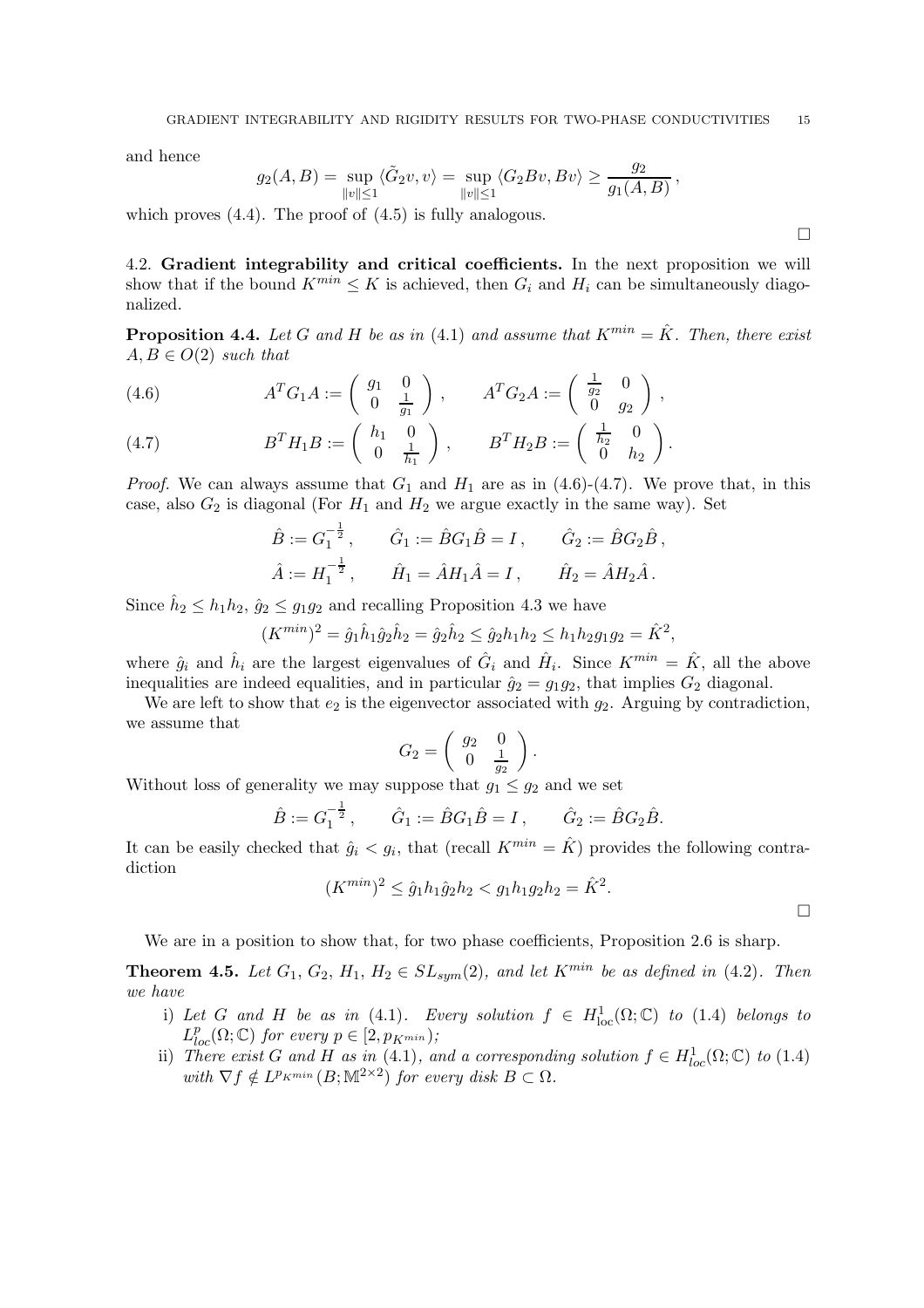*Proof.* The first part of the Theorem is a particular case of Proposition 2.6, so we pass to the proof of ii). By the definition of  $K^{min}$  and by Proposition 4.4, we can always assume that G and H are diagonal as in (4.6), (4.7), with  $g_i h_i = K^{min}$ . A straightforward computation shows that the corresponding  $\sigma$ , defined according to (2.4), takes the form

$$
\sigma_1 := \text{diag}\left(S_1, K^{min}\right), \qquad \sigma_2 := \text{diag}\left(S_2, \frac{1}{K^{min}}\right), \qquad K^{-1} \leq S_i \leq K.
$$

Therefore, ii) follows from Theorem 3.2.

**Remark 4.6.** In ii) of Theorem 4.5, we can also enforce that  $f_1$  satisfies suitable affine boundary conditions.

### 5. Two phase conductivities

In this part we study the gradient summability of  $\sigma$ -harmonic functions corresponding to two phase conductivities. Let  $E_1$  be a measurable subset of  $\Omega$  and let  $E_2 := \Omega \backslash E_1$ . We assume that both  $E_1$  and  $E_2$  have positive measure. Given positive definite matrices  $\sigma_1, \sigma_2 \in M^{2 \times 2}$ , define

$$
\sigma := \chi_{E_1} \sigma_1 + \chi_{E_2} \sigma_2.
$$

Set

$$
K^{min} = K^{min}(\sigma) := K^{min}(G(\sigma), H(\sigma)).
$$

5.1. Main results and optimality of the bound (1.8). We can now rephrase Theorem 4.5 (see also Remark 4.6) in terms of the coefficient  $\sigma$ .

**Theorem 5.1.** Let  $\sigma_1$ ,  $\sigma_2 \in \mathbb{M}^{2 \times 2}$  be positive definite.

- i) Let  $\sigma$  be a two phase conductivity as in (5.1). Every solution  $u \in H^1_{loc}(\Omega)$  to (1.1)  $satisfies \ \nabla u \in L^p_{loc}(\Omega) \ for \ every \ p \in [2, p_{K^{min}});$
- ii) *There exist*  $\sigma$  *as in* (5.1) *and*  $(v_1, v_2) \in \mathbb{R}^2$  *such that the solution*  $u \in H_{loc}^1(\Omega)$  *to*

$$
\begin{cases} \text{div}(\sigma \nabla \mathbf{u}) = 0 & \text{in } \Omega \\ u(x) = v_1 x_1 + v_2 x_2 & \text{on } \partial \Omega \end{cases}
$$

*satisfies for every ball*  $B \subset \Omega$ 

$$
\int_B |\nabla u|^{p_{K^{min}}} dx = \infty.
$$

We are in a position to prove that the bound in  $(1.8)$  is achieved by a suitable conductivity  $\sigma$  of the type

(5.2) 
$$
\sigma = \chi_{E_1}\begin{pmatrix} a & b \\ -b & a \end{pmatrix} + \chi_{E_2}\begin{pmatrix} a & -b \\ b & a \end{pmatrix}, \text{ with } a = \lambda, b = \pm \sqrt{1 - \lambda^2}.
$$

**Theorem 5.2.** *There exist*  $\sigma$  *as in* (5.2)*, and a corresponding solution*  $u \in H_{loc}^1(\Omega)$  *of* (1.1) with affine boundary conditions such that  $\nabla u \notin L^{p_{K_\lambda}}(B)$  for every disk  $B \subset \Omega$ , where  $p_{K_\lambda}$  is *given by* (2.22)*.*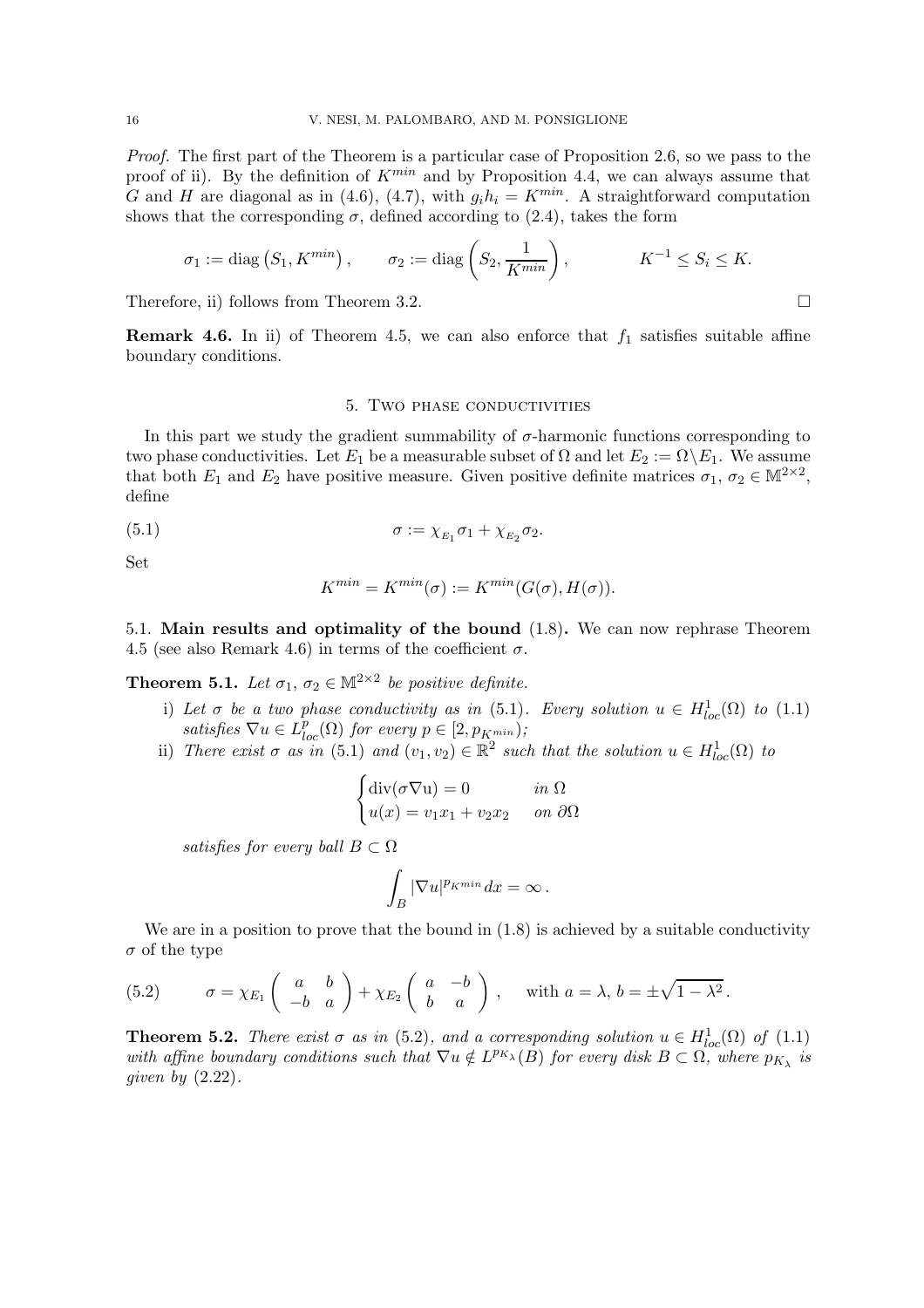*Proof.* By (2.3) we have  $G_i(\sigma) = I$  for  $i = 1, 2$ , and

$$
H_1 = \begin{pmatrix} \lambda^{-1} & \sqrt{1-\lambda^2} \\ \sqrt{1-\lambda^2} & \lambda^{-1} \end{pmatrix}, \quad H_2 = \begin{pmatrix} \lambda^{-1} & -\sqrt{1-\lambda^2} \\ -\sqrt{1-\lambda^2} & \lambda^{-1} \end{pmatrix}.
$$

Therefore  $K(\sigma) = K^{min}(\sigma) = \frac{1 + \sqrt{1 - \lambda^2}}{\lambda} = K_{\lambda}$ . We conclude in view of Theorem 5.1.

Finally, we fix the ellipticity  $\lambda$  and we characterize the pairs  $(\sigma_1, \sigma_2)$  corresponding to solutions with critical gradient integrability.

**Theorem 5.3.** Let  $p_{K_{\lambda}}$  and  $p_{K_{\lambda}}^{sym}$  be as in (2.22).

i) Let  $\sigma \in \mathcal{M}(\lambda, \Omega)$  be a two phase conductivity as in (5.1) such that there exists a  $solution u \in H^{1}(\Omega)$  of (1.1) with  $\nabla u \notin L_{loc}^{p_{K_{\lambda}}}(\Omega;\mathbb{R}^{2})$ ; then  $\sigma$  takes the following form

$$
\sigma = \chi_{E_1}\left(\begin{array}{cc} a & b \\ -b & a \end{array}\right) + \chi_{E_2}\left(\begin{array}{cc} a & -b \\ b & a \end{array}\right), \quad \text{ with } a = \lambda, b = \pm \sqrt{1 - \lambda^2}.
$$

ii) Let  $\sigma \in \mathcal{M}_{sym}(\lambda, \Omega)$  be a two phase conductivity as in (5.1), such that there exists a  $solution u \in H^{1}(\Omega)$  *of* (1.1) *with*  $\nabla u \notin L_{loc}^{p_{K_{\lambda}^{sym}}}(\Omega;\mathbb{R}^{2})$ ; *then, up to a rotation, σ takes the following form*

$$
\sigma = \chi_{E_1} \text{diag}(S_1, \lambda^{-1}) + \chi_{E_2} \text{diag}(S_2, \lambda), \quad \text{with } \lambda \leq S_1, S_2 \leq \lambda^{-1}.
$$

*Proof.* i) From Proposition 2.2 it follows that  $K \leq \frac{1+\sqrt{1-\lambda^2}}{\lambda} = K_{\lambda}$ . On the other hand, i) of Theorem 5.1 yields  $K^{min} \ge K_{\lambda}$ . Lemma 4.1 implies  $K^{min} = \hat{K} = K_{\lambda}$ , thus yielding  $g_i h_i = K^{min}$  in both phases. Now apply Proposition 2.3 to conclude that i) holds true. ii) Again from Proposition 2.2, Theorem 5.1 and Lemma 4.1 we deduce that  $K^{min} = \hat{K} = \frac{1}{\lambda}$ . The thesis follows from Proposition 4.4.

5.2. The explicit formula for  $K^{min}$ . Here we give a direct formula for  $K^{min}$  depending on  $\sigma_1$  and  $\sigma_2$ .

**Proposition 5.4.** Let  $\sigma_1$ ,  $\sigma_2 \in \mathbb{M}^{2 \times 2}$  be positive definite. Denote by  $\Sigma_1$  and  $\Sigma_2$  the symmetric *part of*  $\sigma_1$  *and*  $\sigma_2$  *respectively, and by*  $d_1$  *and*  $d_2$  *their determinant,* 

$$
\Sigma_i := \sigma_i^S, \quad d_i := \det \Sigma_i, \quad i = 1, 2.
$$

,

*Then,*

(5.3) 
$$
K^{min} = \sqrt{\frac{m + \sqrt{m^2 - 4d_1d_2}}{2\sqrt{d_1d_2}} \frac{n + \sqrt{n^2 - 4}}{2}}
$$

*where*

$$
m := (\sigma_2)_{11}(\sigma_1)_{22} + (\sigma_1)_{11}(\sigma_2)_{22} - \frac{1}{2} ((\sigma_2)_{12} + (\sigma_2)_{21}) ((\sigma_1)_{12} + (\sigma_1)_{21}),
$$
  

$$
n := \frac{1}{\sqrt{d_1 d_2}} \left[ \det \sigma_1 + \det \sigma_2 - \frac{1}{2} ((\sigma_1)_{21} - (\sigma_1)_{12}) ((\sigma_2)_{21} - (\sigma_2)_{12}) \right].
$$

*If in addition*  $\sigma_1$ ,  $\sigma_2 \in M^{2 \times 2}_{sym}$ , then (5.3) *reduces itself to* 

$$
K^{min} = \max\left\{\sqrt{\frac{1}{\lambda_1}}, \sqrt{\lambda_2}\right\},\,
$$

where  $\lambda_1 \leq \lambda_2$  are the eigenvalues of  $\sigma_1^{-1/2} \sigma_2 \sigma_1^{-1/2}$ .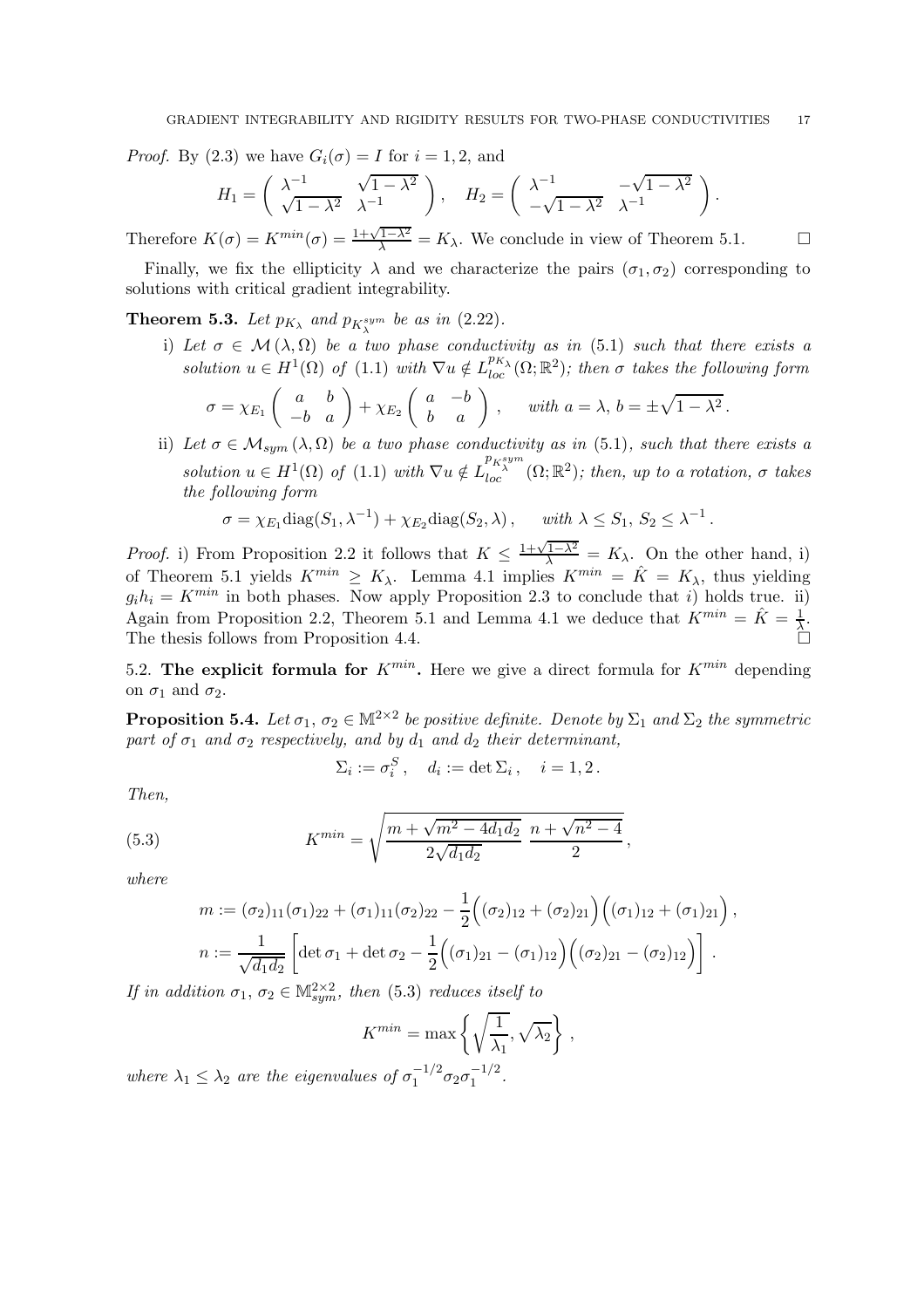*Proof.* From Proposition 4.3 it follows that  $K^{min} = \sqrt{g_2 h_2}$  where  $g_2$  and  $h_2$  are the maximum eigenvalues of  $\tilde{G}_2 := G_1^{-1/2} G_2 G_1^{-1/2}$  and  $\tilde{H}_2 := H_1^{-1/2} H_2 H_1^{-1/2}$  respectively. Since by (2.3),  $G_i = \frac{1}{\sqrt{2}}$  $\sqrt{d_i}$ Adj $\Sigma_i$ , one has

$$
\widetilde{G}_2 = \frac{\sqrt{d_1}}{\sqrt{d_2}} J \Sigma_1^{-1/2} \Sigma_2 \Sigma_1^{-1/2} J^T.
$$

The eigenvalues of  $\widetilde{G}_2$  are solutions to the following equation in  $\lambda$ 

$$
\det\Big(\sqrt{\frac{d_1}{d_2}}\Sigma_2 - \lambda \Sigma_1\Big) = 0\,.
$$

Set  $M := \Sigma_2 \text{Adj}\Sigma_1$ . Since

$$
\det\left(\sqrt{\frac{d_1}{d_2}}\Sigma_2 - \lambda \Sigma_1\right) = 0 \iff \lambda^2 - \frac{\text{tr}M}{\sqrt{d_1 d_2}}\lambda + 1 = 0,
$$

the maximum eigenvalue  $g_2$  is defined by

$$
g_2 = \frac{\frac{\text{tr}M}{\sqrt{d_1 d_2}} + \sqrt{\frac{(\text{tr}M)^2}{d_1 d_2} - 4}}{2}.
$$

A straightforward computation shows that

$$
\text{tr}M = (\sigma_2)_{11}(\sigma_1)_{22} + (\sigma_1)_{11}(\sigma_2)_{22} - \frac{1}{2} ((\sigma_2)_{12} + (\sigma_2)_{21}) ((\sigma_1)_{12} + (\sigma_1)_{21}) =: m.
$$

Similarly, one finds that  $h_2$  is the largest root of the equation

$$
\det(H_2 - \lambda H_1) = 0.
$$

Therefore

$$
h_2 = \frac{\text{tr}N + \sqrt{(\text{tr}N)^2 - 4}}{2},
$$

where  $N := H_2$  Adj $H_1$ . It is easily checked that

$$
\text{tr} N = \frac{1}{\sqrt{d_1 d_2}} \left[ \det \sigma_1 + \det \sigma_2 - \frac{1}{2} \Big( (\sigma_1)_{21} - (\sigma_1)_{12} \Big) \Big( (\sigma_2)_{21} - (\sigma_2)_{12} \Big) \right] =: n \, .
$$

Now assume that  $\sigma_1, \sigma_2$  are symmetric. By (2.20) we find  $g_2h_2 = \max\left\{\frac{1}{\lambda_1}\right\}$  $\frac{1}{\lambda_1}, \lambda_2$ , where  $\lambda_1 \leq \lambda_2$ are the eigenvalues of

$$
\tilde{\sigma}_2 := \frac{1}{(\widetilde{H}_2)_{22}} \widetilde{G}_2^{-1} .
$$

Since by (2.3),  $G_i = \frac{1}{\sqrt{15}}$  $\sqrt{\det \sigma_i}$ Adj $\sigma_i$ , one has

$$
\tilde{\sigma}_2 = \frac{1}{(\tilde{H}_2)_{22}} \frac{\sqrt{\det \sigma_2}}{\sqrt{\det \sigma_1}} J \sigma_1^{1/2} \sigma_2^{-1} \sigma_1^{1/2} J^T
$$
  
= 
$$
\frac{1}{(\tilde{H}_2)_{22}} \frac{1}{\sqrt{\det(\sigma_1^{1/2} \sigma_2^{-1} \sigma_1^{1/2})}} \text{Adj}(\sigma_1^{1/2} \sigma_2^{-1} \sigma_1^{1/2})
$$
  
= 
$$
\frac{1}{(\tilde{H}_2)_{22}} \sqrt{\det(\sigma_1^{1/2} \sigma_2^{-1} \sigma_1^{1/2})} (\sigma_1^{1/2} \sigma_2^{-1} \sigma_1^{1/2})^{-1}.
$$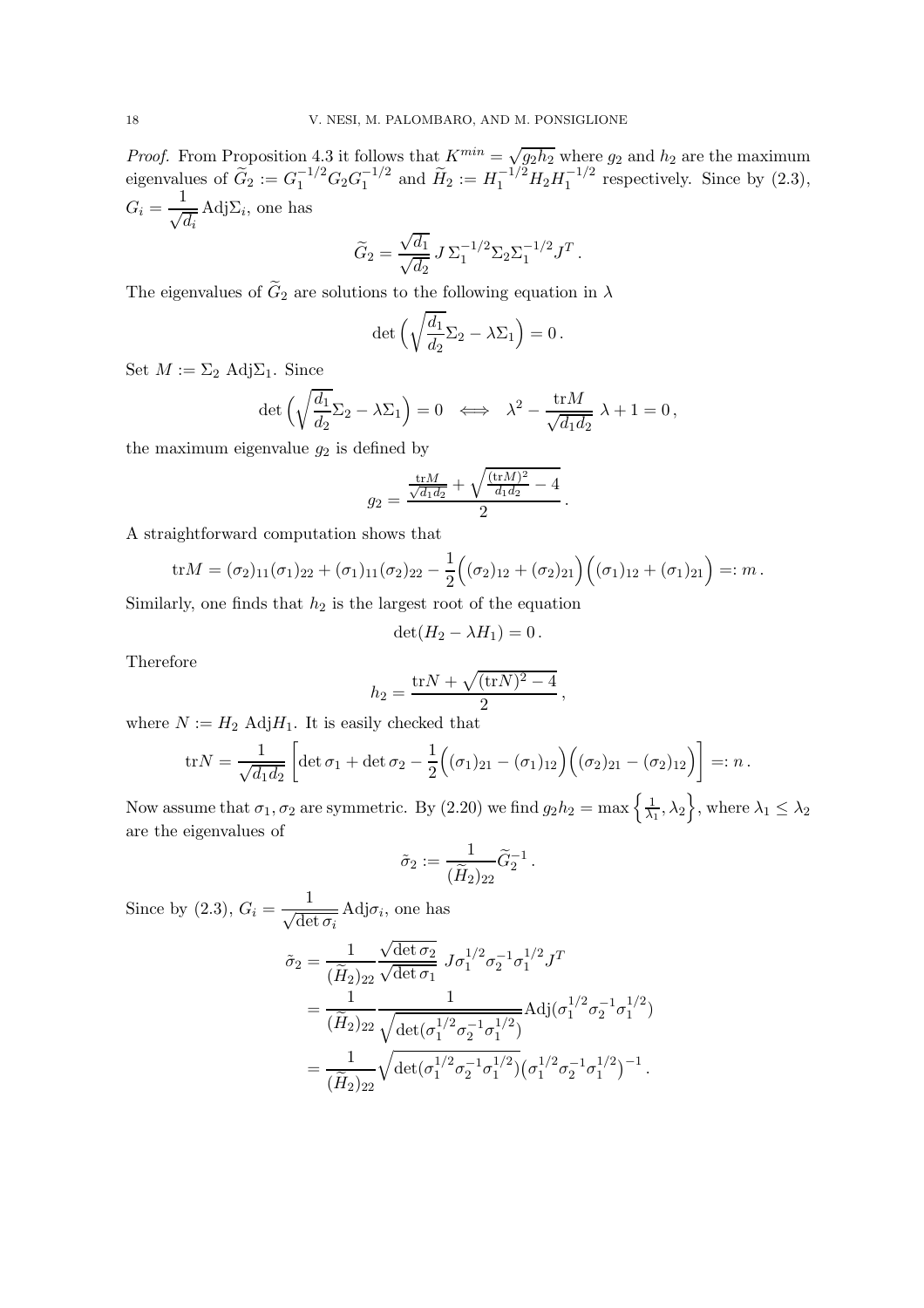The eigenvalues of  $\tilde{\sigma}_2$  are those of  $\sigma_1^{-1/2} \sigma_2 \sigma_1^{-1/2}$  as soon as we prove that

$$
(\widetilde{H}_2)_{22} = \sqrt{\det(\sigma_1^{1/2} \sigma_2^{-1} \sigma_1^{1/2})} = \sqrt{\frac{\det \sigma_1}{\det \sigma_2}}.
$$

This follows from the fact that  $H_1$  and  $H_2$  are diagonal and therefore

$$
(\widetilde{H}_2)_{22} = \frac{(H_2)_{22}}{(H_1)_{22}} = \frac{\sqrt{\det \sigma_1}}{\sqrt{\det \sigma_2}}.
$$

**Remark 5.5.** Keeping the notation of Proposition 5.4, if  $\sigma_1$ ,  $\sigma_2 \in \mathbb{M}^{2 \times 2}_{sym}$  are positive definite, a straightforward computation shows that

$$
p_{K^{min}} = \frac{2}{1 - \min\left\{\sqrt{\frac{1}{\lambda_1}}, \sqrt{\lambda_2}\right\}}.
$$

# 6. Some G-closure results revisited

Quasiconformal mappings appear in many branches of mathematics. Only rather recently they have shown their power in the theory of composites. In the composite material literature one of the typical goals is to determine the so-called "G-closure of a set of conductivities". Roughly speaking this means the following. Assume that two matrices, called the conductivity of the "phases" and denoted by  $\sigma_1, \sigma_2 \in \mathcal{M}(\lambda, \Omega)$  are given. Consider a two phase composites, i.e. a conductivity  $\sigma$  of the form  $\sigma = \sigma_1 \chi_{E_1} + \chi_{E_2} \sigma_2$  where  $E_1$  and  $E_2$  are a pair of disjoint measurable sets with  $E_1 \cup E_2 = \Omega$ . The task is to find the set of all possible "effective" tensors  $\sigma^*$  that can be obtained by mixing these two phases while letting  $E_1$  and  $E_2$  vary in all the admissible ways. To make this concept precise, one needs to define an appropriate concept which is called H-convergence and was invented by Murat and Tartar. This notion was a general framework which was necessary to treat the case non-symmetric conductivity  $\sigma$  which could not be treated by the G-convergence previously introduced by Spagnolo. In both cases one can establish compactness results and a notion of closure. We will continue to call it G-closure according to tradition even if, in this particular case, one really needs to use the H-convergence because the tensor  $\sigma$  is not assumed to be symmetric a priori. We refer to the recent book of Tartar [18] and reference therein for an extensive treatment.

In this context, an extensive use of certain special properties of solutions to (1.1) and therefore to (2.7), has been made. For an accurate review, we refer to [16], see Chapter 4. As a particularly interesting case, we consider Milton's work computing the so called G-closure of a mixture of two materials with arbitrary volume fractions [14]. In the symmetric case, i.e. when both phases have a symmetric conductivity, the G-closure was found in the eighties. The result has a long history which is reviewed in a very recent work by Francfort and Murat [9]. We refer the reader to the reference therein for more details about the original work.

Milton studied the general case without assuming symmetry. He proved that one can recover the G-closure for this case by first reducing the problem to the study of a twophase composite in which, in addition, each phase is symmetric, [14] and Chapter 4.3 in [16], and then applying the results for the symmetric case. Milton explained how his work was generalizing previous work by many authors including Keller, Dykhne, Mendelsohn and that, in turn, he was inspired by some work of Francfort and Murat and some unpublished work by Tartar now available in [18], Lemma 20.3: in two dimensions "homogenization commutes with certain Moebius transformations". Without entering into too many details, we want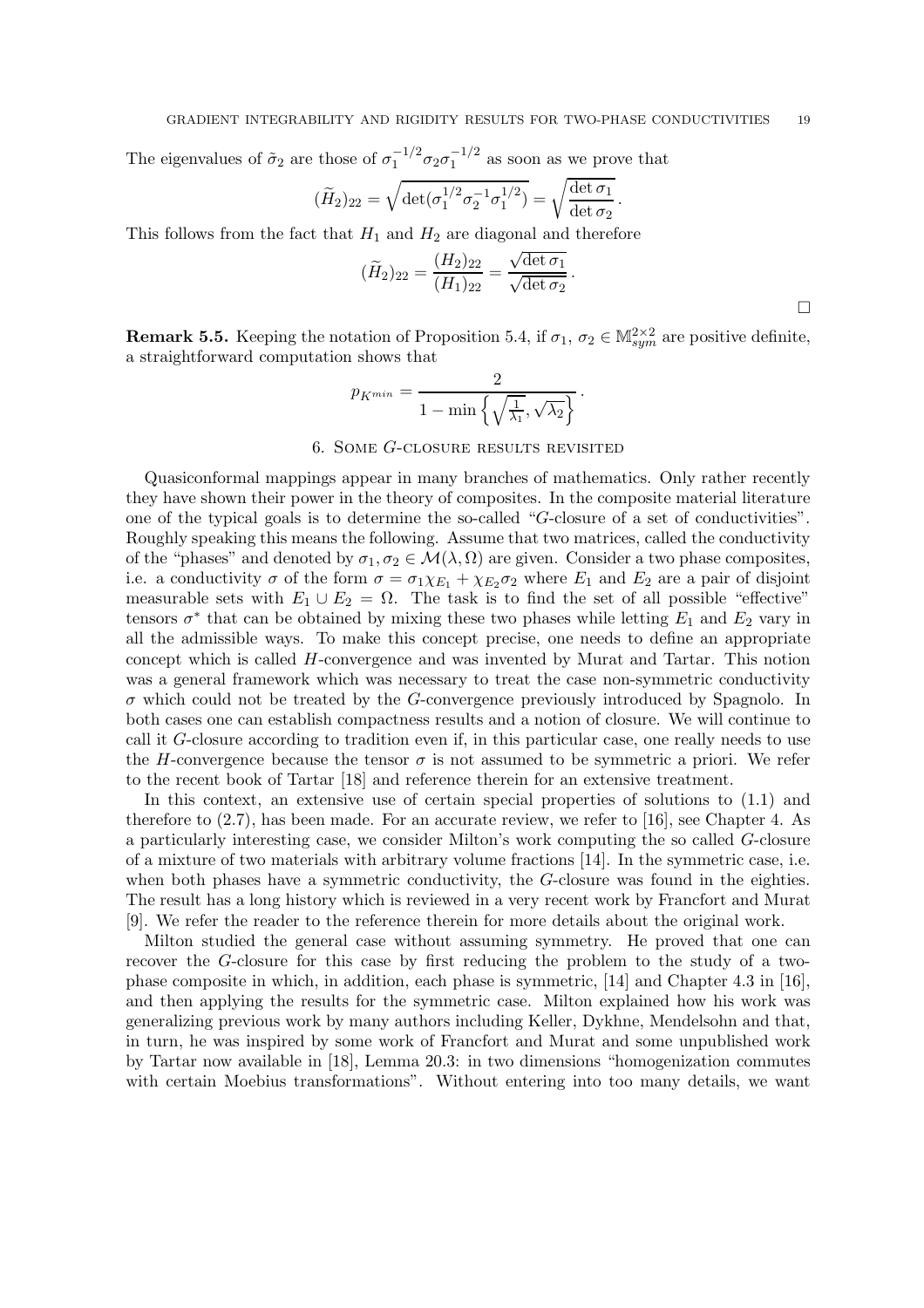to emphasize here that the basic ingredients behind these transformations have an elegant geometrical counterpart when expressed in terms of the Beltrami equation.

When  $\sigma$  is two-phase, by (2.3), so are the matrices H and G. In particular  $H = H_1 \chi_1 +$  $H_2\chi_2$ . Consider now the equation (2.1) and make the affine change of variable  $f \to F = Af$ , then F satisfies a new equation in which the matrix H is replaced by  $H_A := A^T H A/(\det A)$ . Therefore choosing  $A = H^{-\frac{1}{2}}R_2^T$  with  $R_2 \in SO(2)$  and such that  $R_2^TH_2R =: D_2$  is diagonal, one has

(6.1) 
$$
H_A = I\chi_1 + D_2\chi_2
$$

so that  $H_A$  is diagonal and thus  $(H_A)_{12}$  is identically zero. This in turn implies, by (2.4) that the corresponding conductivity

$$
\sigma_A:=\frac{G^{-1}+(H_A)_{12}J}{(H_A)_{22}}
$$

is symmetric.

We observe, in passing, that applying the same strategy to the domain of  $f$  one can independently reduce a two-phase G to the form

$$
(6.2) \tG_B = I\chi_1 + G_2\chi_2
$$

with  $G_2$  a diagonal matrix by a linear transformation  $x \to Bx$ .

In the work of Milton, the "symmetrization" property for a two-phase composites is obtained as follows. Let  $\lambda \in [0,1]$  and let  $\sigma \in \mathcal{M}(\lambda, \Omega)$ . Set

(6.3) 
$$
A = \begin{pmatrix} a & b \\ c & d \end{pmatrix}, \quad \Sigma_A = (a\sigma + bJ)(cI + dJ\sigma)^{-1}
$$

and let  $U_{\sigma} = (u_{\sigma}^1, u_{\sigma}^2)$  be any solution to the equation (2.7) i.e.  $\sigma \nabla u_{\sigma}^1 = J^T \nabla u_{\sigma}^2$ .

Proposition 6.1. *For any two-phase composites, there exists* A *as in* (6.3) *such that the corresponding*  $\Sigma_A$  *is symmetric and moreover for some*  $\lambda' \in [0,1)$  *one has*  $\Sigma_A \in \mathcal{M}(\lambda', \Omega)$ *.* 

To continue the argument Milton needs to prove that the G-closure problem relative to  $\Sigma_A$  is mapped one to one into that relative to  $\sigma$ . He uses [14] the commutation of the linear fractional transformation  $\sigma \to \Sigma_A$  with homogenization, see also [18], Lemma 20.3.

Our perspective is to use the following property.

**Proposition 6.2.** For any given A as in (6.3) for which  $\Sigma_A \in \mathcal{M}(\lambda', \Omega)$  for some  $\lambda' \in [0, 1)$ , *there exists*

(6.4) 
$$
A' = \begin{pmatrix} a' & b' \\ c' & d' \end{pmatrix},
$$

*such that any solution*  $U_{\Sigma_A} = (u_{\Sigma_A}^1, u_{\Sigma_A}^2)$  *to*  $\Sigma_A \nabla u_{\Sigma_A}^1 = J^T \nabla u_{\Sigma_A}^2$  *takes the form* 

$$
(6.5) \t\t\t U_{\Sigma_A} = A' U_{\sigma}.
$$

*Proof.* We need to prove that there exist  $\{a', b', c', d'\}$  such that

$$
\Sigma_A(a'\nabla u^1_\sigma + b'\nabla u^2_\sigma) = J^T(c'\nabla u^1_\sigma + d'\nabla u^2_\sigma),
$$

which is equivalent to show that

$$
(a'\Sigma_A - c'J^T)\nabla u^1_\sigma + (b'\Sigma_A - d'J^T)\nabla u^2_\sigma = 0.
$$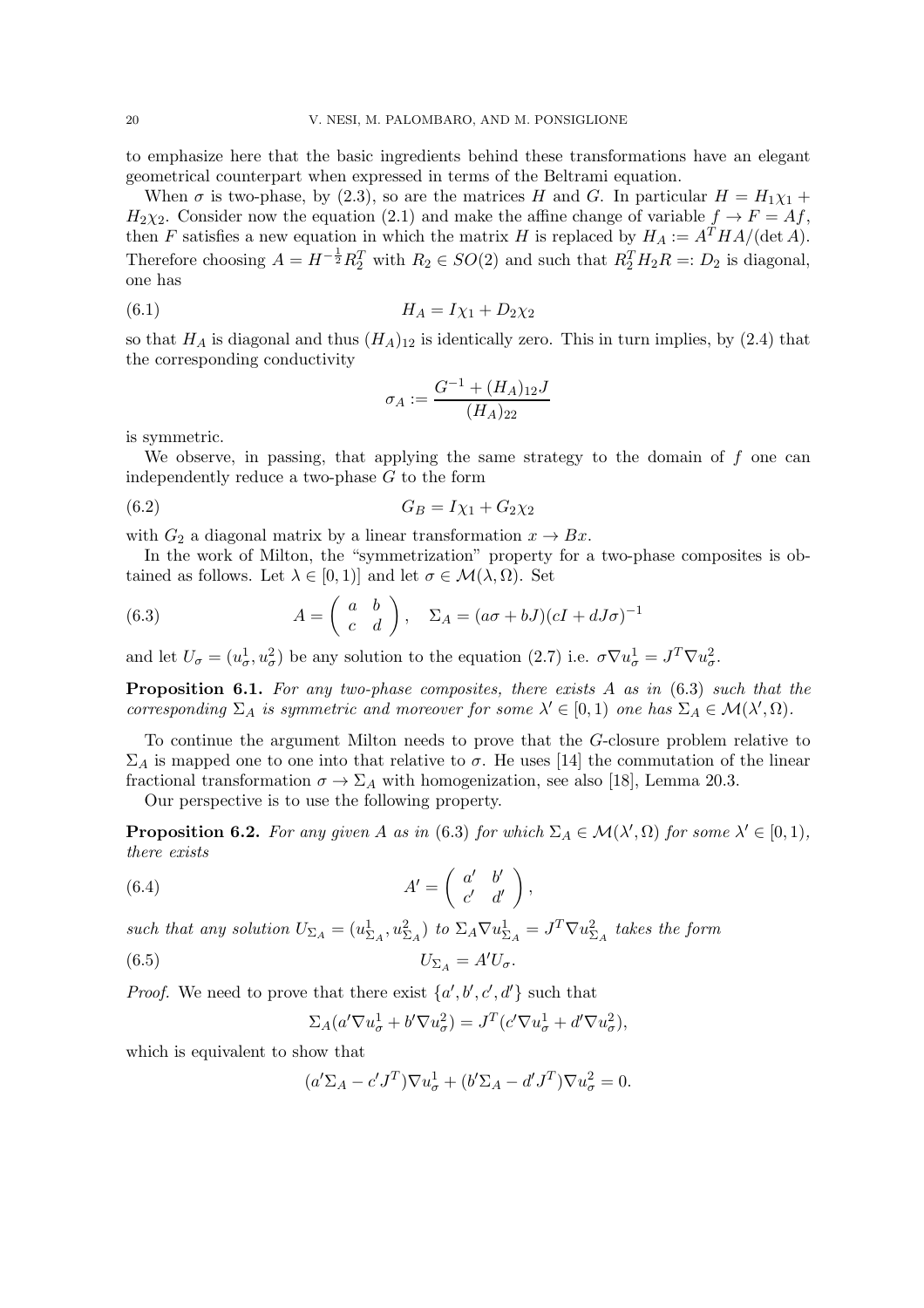We now use the equation  $\sigma \nabla u_{\sigma}^1 = J^T \nabla u_{\sigma}^2$  and write the previous equation as

$$
[a'\Sigma_A - c'J^T + (b'\Sigma_A - d'J^T)J\sigma]\nabla u^1_\sigma = 0.
$$

One possible solution (actually the only one) is found if the matrix in square brackets is zero i.e. if and only if

$$
a'\Sigma_A - c'J^T + (b'\Sigma_A - d'J^T)J\sigma = 0 \Leftrightarrow \Sigma_A(a'I + b'J\sigma) = c'J^T + d'\sigma \Leftrightarrow
$$
  

$$
\Sigma_A = (c'J^T + d'\sigma)(a'I + b'J\sigma)^{-1}
$$

and the latter is equivalent to make the following choice:

(6.6) 
$$
A' = \begin{pmatrix} c & d \\ -b & a \end{pmatrix}.
$$

Proposition 6.2 is the key property to the commuting rule and it is, indeed, a linear change of variables in the target space of the underlying quasiregular mapping  $U = (u, v)$ , solution to (2.7).

Finally one may wonder whether (6.6) can be chosen in such a way to have  $\Sigma_A \in \mathcal{M}(\lambda', \Omega)$ for some  $\lambda' > 0$ . To check this we first note that

$$
\Sigma_A = (a\sigma + bJ)(cI + dJ\sigma)^{-1} = \frac{a\sigma + bJ}{c^2 \det \sigma + d^2} \text{Adj}(cI + dJ\sigma) =
$$

$$
\frac{a\sigma + bJ}{c^2 \det \sigma + d^2} (cI + dJ^T(\sigma^T J^T)J) = \frac{a\sigma + bJ}{c^2 \det \sigma + d^2} (cI + dJ^T \sigma^T) =
$$

$$
\frac{a\sigma + b\sigma J + a d\sigma J^T \sigma^T + b d\sigma^T}{c^2 \det \sigma + d^2} = \frac{a\sigma\sigma + b d\sigma^T + b cJ + a d \det \sigma J^T}{c^2 \det \sigma + d^2}.
$$

It follows that

(6.7) 
$$
(\Sigma_A)^S = \frac{\Sigma_A + \Sigma_A^T}{2} = \frac{ac + bd}{c^2 \det \sigma + d^2} \sigma^S.
$$

Therefore, recalling (6.6), the first necessary condition to (1.2) can be expressed as follows

(6.8) 
$$
c^2 + d^2 > 0 \quad , \quad ac + bd > 0 \Leftrightarrow ac + bd > 0 \Leftrightarrow \det A' > 0.
$$

Now we need to consider  $\Sigma_A^{-1}$ .

$$
\Sigma_A^{-1} = (cI + dJ\sigma)(a\sigma + bJ)^{-1} = \frac{cI + dJ\sigma}{a^2 \det \sigma + b^2} \text{Adj}(a\sigma + bJ) =
$$

$$
\frac{cI + dJ\sigma}{a^2 \det \sigma + b^2} (aJ\sigma^T J^T + bJ^T) = \frac{(cI + dJ\sigma)(aJ\sigma^T J^T + bJ^T)}{a^2 \det \sigma + b^2} =
$$

$$
\frac{acJ\sigma^T J^T + adJ\sigma J\sigma^T J^T + bcJ^T + bdJ\sigma J^T}{a^2 \det \sigma + b^2} =
$$

$$
\frac{acJ\sigma^T J^T + bdJ\sigma J^T + adJ^T \det \sigma + bcJ^T}{a^2 \det \sigma + b^2}.
$$

.

It follows that

(6.9) 
$$
(\Sigma_A^{-1})^S = \frac{ac + bd}{a^2 \det \sigma + b^2} J \sigma^S J^T
$$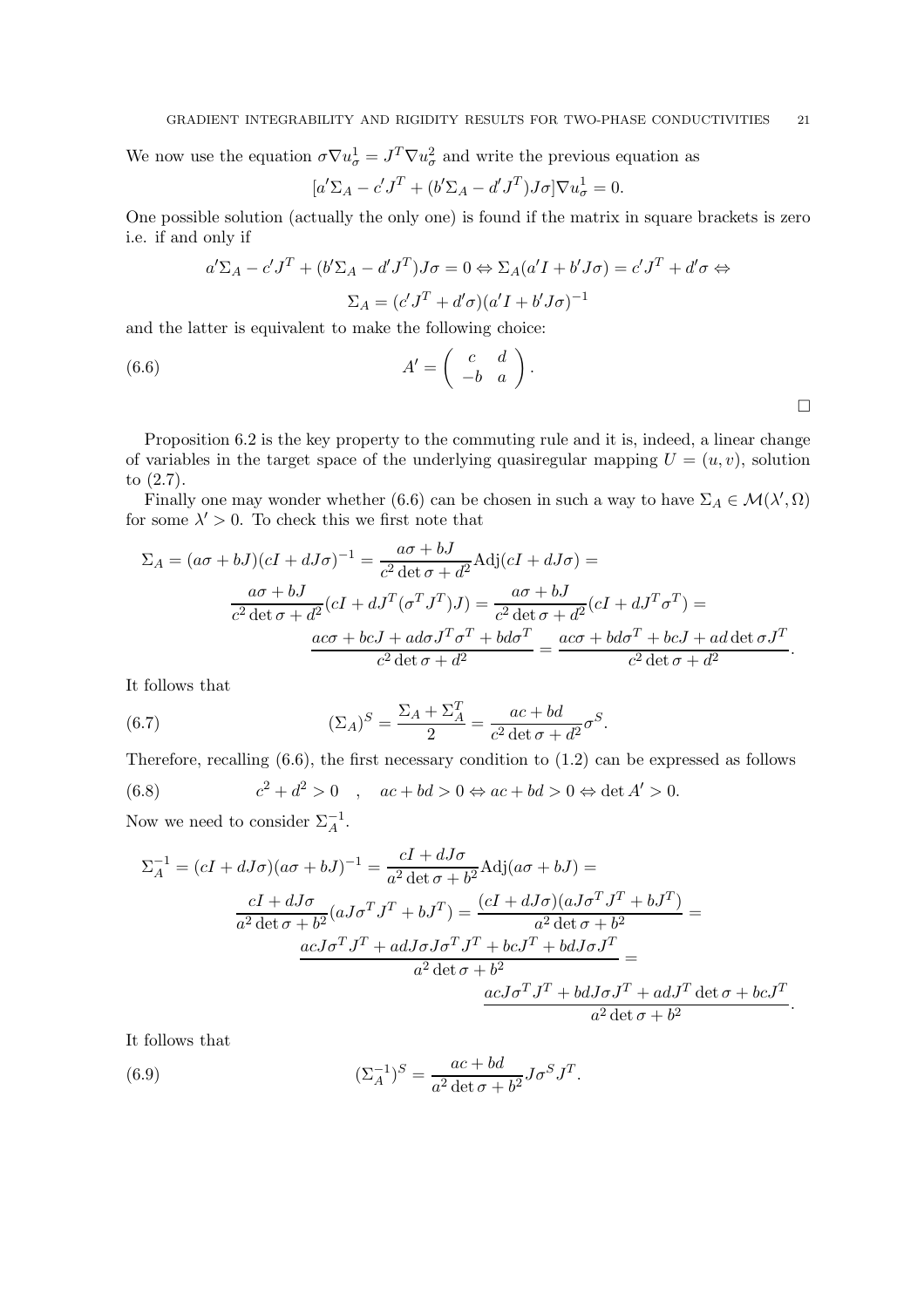Therefore the second necessary condition to (1.3) is expressed as follows

(6.10) 
$$
a^2 + b^2 > 0, \quad ac + bd > 0 \Longleftrightarrow ac + bd > 0 \Longleftrightarrow \det A' > 0.
$$

Putting (6.8) and (6.10) together we obtain

(6.11) 
$$
\Sigma_A \in \mathcal{M}(\lambda', \Omega) \text{ for some } \lambda' > 0 \Longleftrightarrow \det A' > 0.
$$

Again, this fact has a clear interpretation in the language of the Beltrami system, recalling that A′ represents a linear change of variables in the target space and that ellipticity in this context is measured according to Proposition 2.1.

#### **ACKNOWLEDGEMENTS**

We thank Graeme Milton for an insightful discussion about this problem.

#### **REFERENCES**

- [1] Alessandrini G., Magnanini R.: Elliptic equations in divergence form, geometric critical points of solutions, and Stekloff eigenfunctions. SIAM J. Math. Anal. 25 (1994), 1259–1268.
- [2] Alessandrini G., Nesi V.: Beltrami operators, non-symmetric elliptic equations and quantitative Jacobian bounds. Ann. Acad. Sci. Fenn. Math. 34 (2009), 47–67.
- [3] Astala, K.: Area distortion of quasiconformal mappings. Acta Math. 173 (1994), no. 1, 37–60.
- [4] Astala K., Iwaniec T., Prause I., Saksman E.: Burkholder integrals, Morrey's problem and quasiconformal mappings. Preprint (2010), ArXiv:1012.0504v1.
- [5] Astala K., Faraco D., Székelyhidi L.: Convex integration and the  $L^p$  theory of elliptic equations. Ann. Scuola Norm. Sup. Pisa Cl. Sci. (5) 7 (2008), 1–50.
- [6] Astala K., Nesi V.: Composites and quasiconformal mappings: new optimal bounds in two dimensions. Calc. Var. Partial Differential Equations 18 (2003), no. 4, 335355.
- [7] Bojarskii B. V.: Generalized solutions of a system of differential equations of first order and of elliptic type with discontinuous coefficients. Mat. Sb. N.S. 43 (85) (1957), 451–503 (Russian).
- [8] Faraco D.: Milton's conjecture on the regularity of solutions to isotropic equations. Ann. Inst. H. Poincaré Anal. Non Linéaire  $20$  (2003), no. 5, 889–909.
- [9] Francfort G., Murat F.,: The proofs of the optimal bounds for mixtures of two anisotropic conducting materials in two dimensions. Mechanics of Materials, 41, 2009, 448–455.
- [10] Kirchheim B.: Rigidity and Geometry of Microstructures. Habilitation thesis, University of Leipzig, 2003.
- [11] Iwaniec T., Sbordone C.: Quasiharmonic fields. Ann. Inst. H. Poincaré Anal. Non Linaire 18 (2001), no. 5, 519–572
- [12] Leonetti F., Nesi V.: Quasiconformal solutions to certain first order systems and the proof of a conjecture of G. W. Milton. J. Math. Pures Appl. (9) 76 (1997), 109–124.
- [13] Meyers, N. G.: An  $L^p$ -estimate for the gradient of solutions of second order elliptic divergence equations. Ann. Scuola Norm. Sup. Pisa (3) 17 (1963), 189–206.
- [14] Milton G. W.: Classical Hall effect in two-dimensional composites: A characterization of the set of realizable effective conductivity tensors. Physical Review B, volume 38, issue 16 (1988), 11296–11303.
- [15] Milton G. W.: Modelling the properties of composites by laminates. Homogenization and effective moduli of materials and media (Minneapolis, Minn., 1984/1985), 150–174, IMA Vol. Math. Appl., 1, Springer, New York, 1986.
- [16] Milton G. W.: The theory of composites. Cambridge Monographs on Applied and Computational Mechanics, 6. Cambridge University Press, Cambridge, 2002.
- [17] Murat F., Tartar L.: H-convergence. Topics in the mathematical modeling of composite materials, 21-43, Progr. Nonlinear Differential Equations Appl., 31, Birkhäuser Boston, Boston, MA, 1997.
- [18] Tartar, L.:The general theory of homogenization. A personalized introduction. Lecture Notes of the Unione Matematica Italiana, 7. Springer-Verlag, Berlin; UMI, Bologna, 2009.